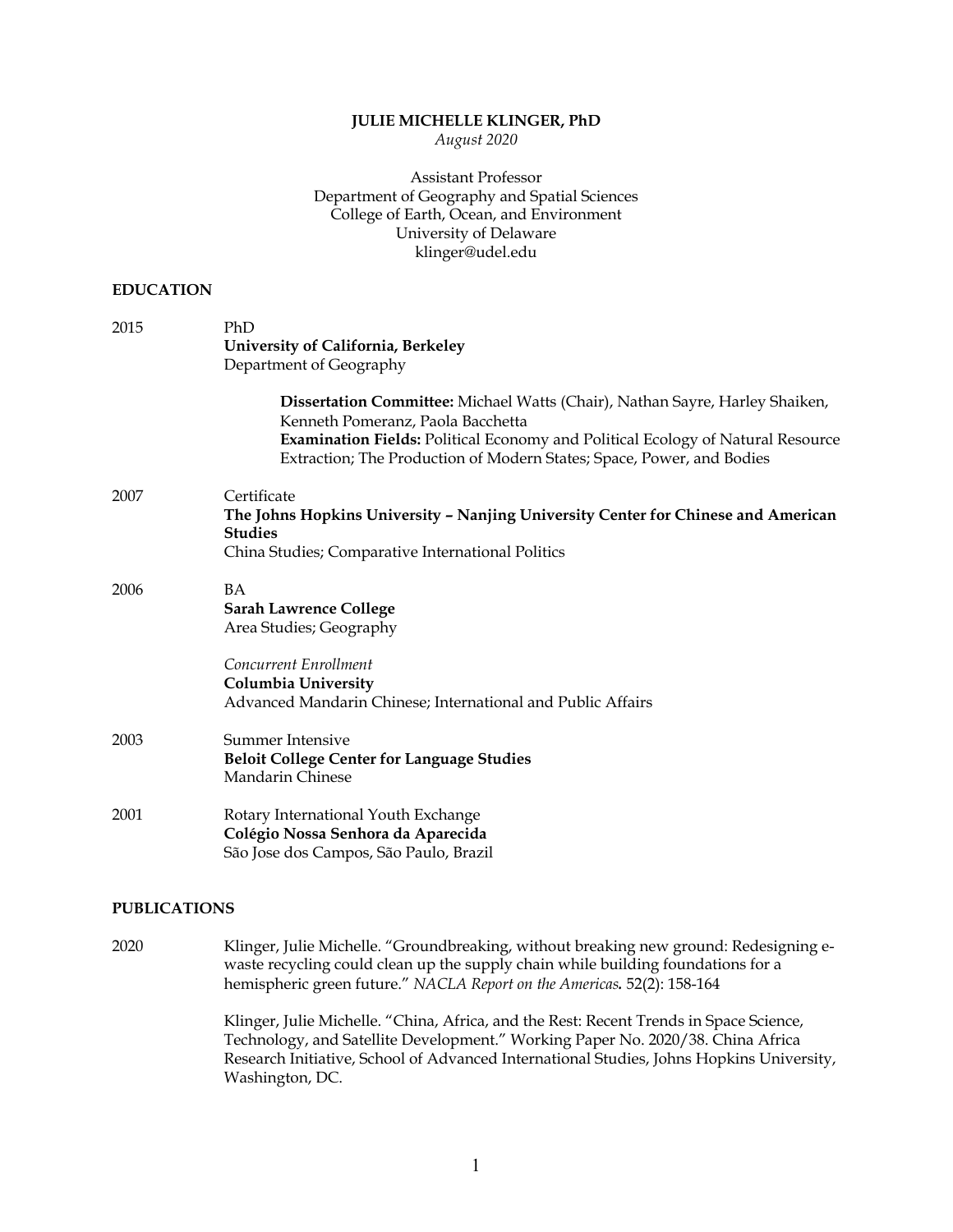|      | Klinger, Julie Michelle. "Policy Brief: China and Africa in Global Space Science,<br>Technology, and Satellite Development." Policy Brief No. 45/2020. China Africa<br>Research Initiative, School of Advanced International Studies, Johns Hopkins University,<br>Washington, DC.                                                                                       |
|------|--------------------------------------------------------------------------------------------------------------------------------------------------------------------------------------------------------------------------------------------------------------------------------------------------------------------------------------------------------------------------|
|      | Klinger, Julie Michelle. "Space is Not the Final Frontier." New Geographies 11:<br>Extraterrestrial: 34-38                                                                                                                                                                                                                                                               |
|      | Klinger, Julie Michelle. "In their own time, on their own terms: Improving development<br>bank project outcomes through community-centered sustainable development<br>partnerships in the Brazilian Amazon." Chapter 8 in Development Banks and Sustainability<br>in the Andean Amazon, Edited by Rebecca Ray, Kevin P. Gallagher, and Cynthia A.<br>Sanborn. 261 - 271. |
|      | Klinger, Julie Michelle. "China, India, and Outer Space: Cooperation and Competition in<br>the Global Commons." Chapter 32 in The Routledge Handbook of China - India Relations,<br>Edited by Kanti Bajpai, Selina Ho, and Manjari Chatterjee Miller.                                                                                                                    |
| 2019 | Klinger, Julie Michelle. "Environment, Development, and Security Politics in the<br>Production of Belt and Road Spaces." Territory, Politics, Governance.<br>https://doi.org/10.1080/21622671.2019.1582358                                                                                                                                                               |
|      | Klinger, Julie Michelle. "Environmental Geopolitics and Outer Space." Geopolitics<br>https://doi.org/10.1080/14650045.2019.1590340                                                                                                                                                                                                                                       |
|      | Klinger, Julie Michelle and Joshua S.S. Muldavin. "New Geographies of Development:<br>Grounding China's Global Integration." Territory, Politics, Governance. 7(1): 1 - 21                                                                                                                                                                                               |
|      | Klinger, Julie Michelle and Roger Turner. "R&D, not Greenland, can solve our rare earth<br>problem." The Hill. September 18. https://thehill.com/opinion/energy-<br>environment/462038-rd-not-greenland-can-solve-our-rare-earth-problem                                                                                                                                 |
| 2018 | Klinger, Julie Michelle. "A Brief History of Outer Space Cooperation between Latin<br>America and China." Journal of Latin American Geography. 17(2): 48 - 83.                                                                                                                                                                                                           |
|      | Klinger, Julie Michelle and Tom Narins. "New Geographies of China and Latin America:<br>Introduction to the Special Issue." Journal of Latin American Geography. 17(2): 6 - 22.                                                                                                                                                                                          |
|      | Klinger, Julie Michelle. "Rare earth elements: Development, sustainability, and policy<br>issues." The Extractive Industries and Society. $5(1)$ : 1 – 7.                                                                                                                                                                                                                |
|      | Klinger, Julie Michelle. "Safeguarding Sustainable Development: BNDES, Fundo<br>Amazonia, and Sustainable Development in the Northwestern Brazilian Amazon."<br>Boston University Global Development Policy Center Working Paper.                                                                                                                                        |
|      | Klinger, Julie Michelle. "The Cleantech Revolution must start with mining." China Dialog.<br>February 15.                                                                                                                                                                                                                                                                |
|      | Klinger, Julie Michelle. "Latin America's New Mining Frontiers." Dialogo Chino. February<br>8. Published in English, Spanish, Portuguese, and Chinese.                                                                                                                                                                                                                   |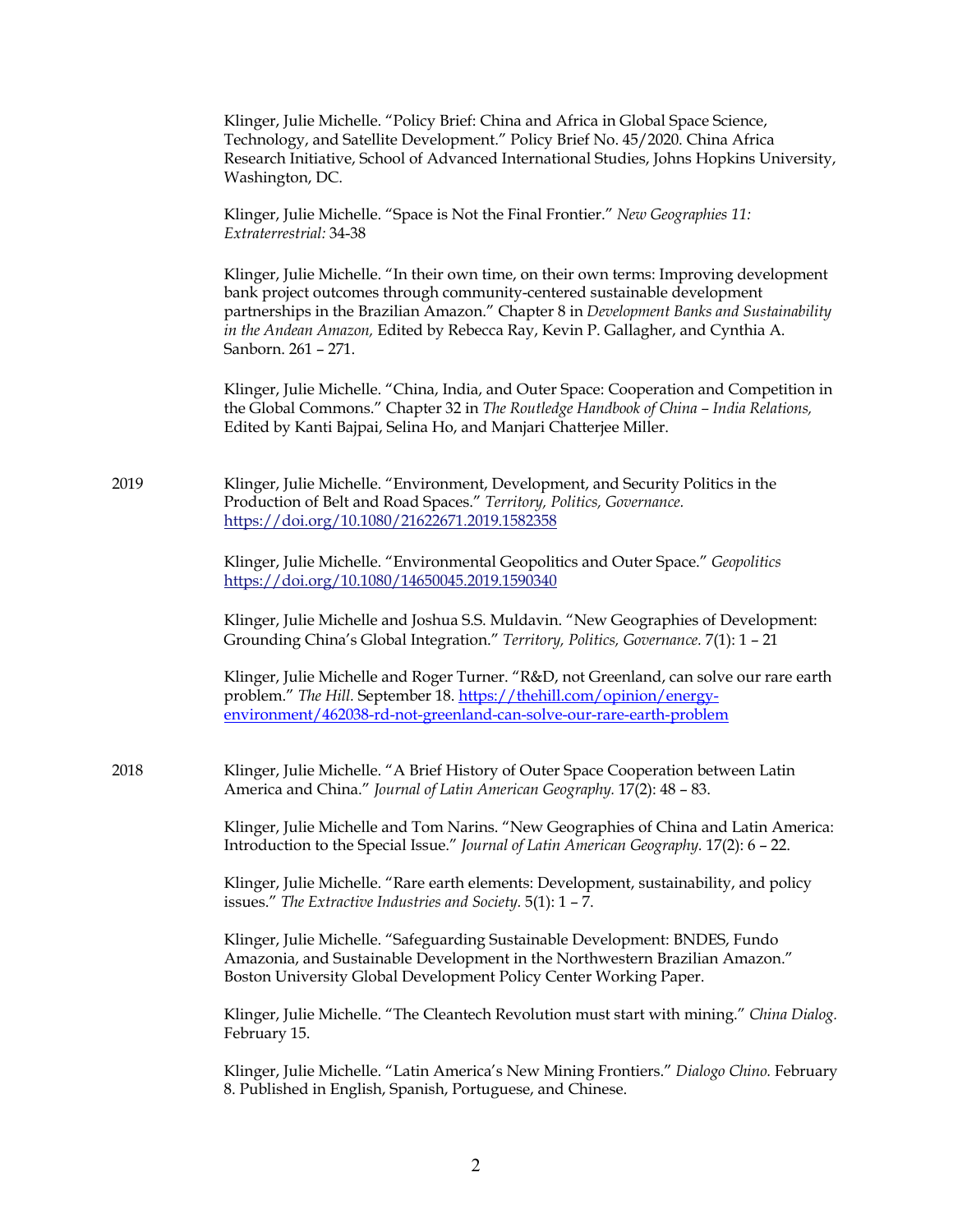| 2017 | Klinger, Julie Michelle. Rare Earth Frontiers: From Terrestrial Subsoils to Lunar<br>Landscapes. Ithaca, NY: Cornell University Press.                                                                                                                                                                                                          |
|------|-------------------------------------------------------------------------------------------------------------------------------------------------------------------------------------------------------------------------------------------------------------------------------------------------------------------------------------------------|
|      | Dunnet, Oliver, Andrew S. Maclaren, Julie Klinger, K. Maria D. Lane, Daniel Sage.<br>"Geographies of outer space: Progress and new opportunities." Progress in Human<br>Geography. DOI: 10.1177/0309132517747727                                                                                                                                |
|      | Klinger, Julie Michelle. "The uneasy relationship between "China" and "Globalization"<br>in Post-Cold War Scholarship." Chapter 13 in Burchart, M., and Kirn, G. (eds). Beyond<br>Neoliberalism: Social Analysis after 1989. Palgrave Macmillian. Pp. 215 - 233.                                                                                |
|      | Klinger, Julie Michelle. "Book Review: Placing Outer Space by Lisa Messeri." Environment<br>and Planning D: Society and Space. April 11, 2017. Available at:<br>http://societyandspace.org/2017/04/11/placing-outer-space-by-lisa-messeri/                                                                                                      |
| 2016 | Klinger, Julie Michelle. "Chinese fishermen face global entanglements" Nikkei Asian<br>Review. April 9.                                                                                                                                                                                                                                         |
| 2015 | Klinger, Julie Michelle. "Rescaling China-Brazil investment relations in the strategic<br>minerals sector." Journal of Chinese Political Science 20, No. 3: 227 - 242.                                                                                                                                                                          |
|      | Klinger, Julie Michelle. "Minerales estratégicos: Cambio de escala de las relaciones entre<br>China y Brasil." Nueva Sociedad 259, September - October 2015: 106 - 116.                                                                                                                                                                         |
|      | Klinger, Julie Michelle. "A historical geography of rare earth elements: From discovery<br>to the atomic age." The Extractive Industries and Society 2, No. 3: 572 - 580.                                                                                                                                                                       |
|      | Klinger, Julie Michelle. "The environment-security nexus in contemporary rare earth<br>politics." In The Political Economy of Rare Earth Elements: Rising Powers and Technological<br>Change, edited by Ryan David Kiggins, 133 - 155. London: Palgrave Macmillan.                                                                              |
|      | König, Hannes J., Aranka Podhora, Lin Zhen, Katharina Helming, Huimin Yang,<br>Bingzhen Du, Jost Wübbeke, Chao Wang, Julie Klinger, Cheng Chen, Sandra Uthes.<br>"Knowledge brokerage for impact assessment of land use scenarios in Inner Mongolia,<br>China: Extending and testing the FoPIA approach." Sustainability 7, No. 5: 5027 - 5049. |
| 2013 | Klinger, Julie. "Rare Earth Mining: Lessons for Latin America." Berkeley Review of Latin<br>American Studies, Fall.                                                                                                                                                                                                                             |
|      | Klinger, Julie. "China and Latin America: Problems or Possibilities?" Berkeley Review of<br>Latin American Studies, Spring.                                                                                                                                                                                                                     |
|      | Klinger, Julie. "Tilling the Rare Earths." Berkeley Review of Latin American Studies, Spring.                                                                                                                                                                                                                                                   |
| 2011 | Klinger, Julie. "Can Eagles Fly with the Dragons? China, Mexico, and the United<br>States." Berkeley Review of Latin American Studies, Fall.                                                                                                                                                                                                    |
| 2010 | Barbosa, Alexandre de Freitas and Julie Michelle Klinger. "China's Increasing Role in<br>Latin America: Win-Win Cooperation or Asymmetrical Partnership?" In Fourth World<br>Forum on China Studies. Shanghai: Shanghai Academy of Social Sciences.                                                                                             |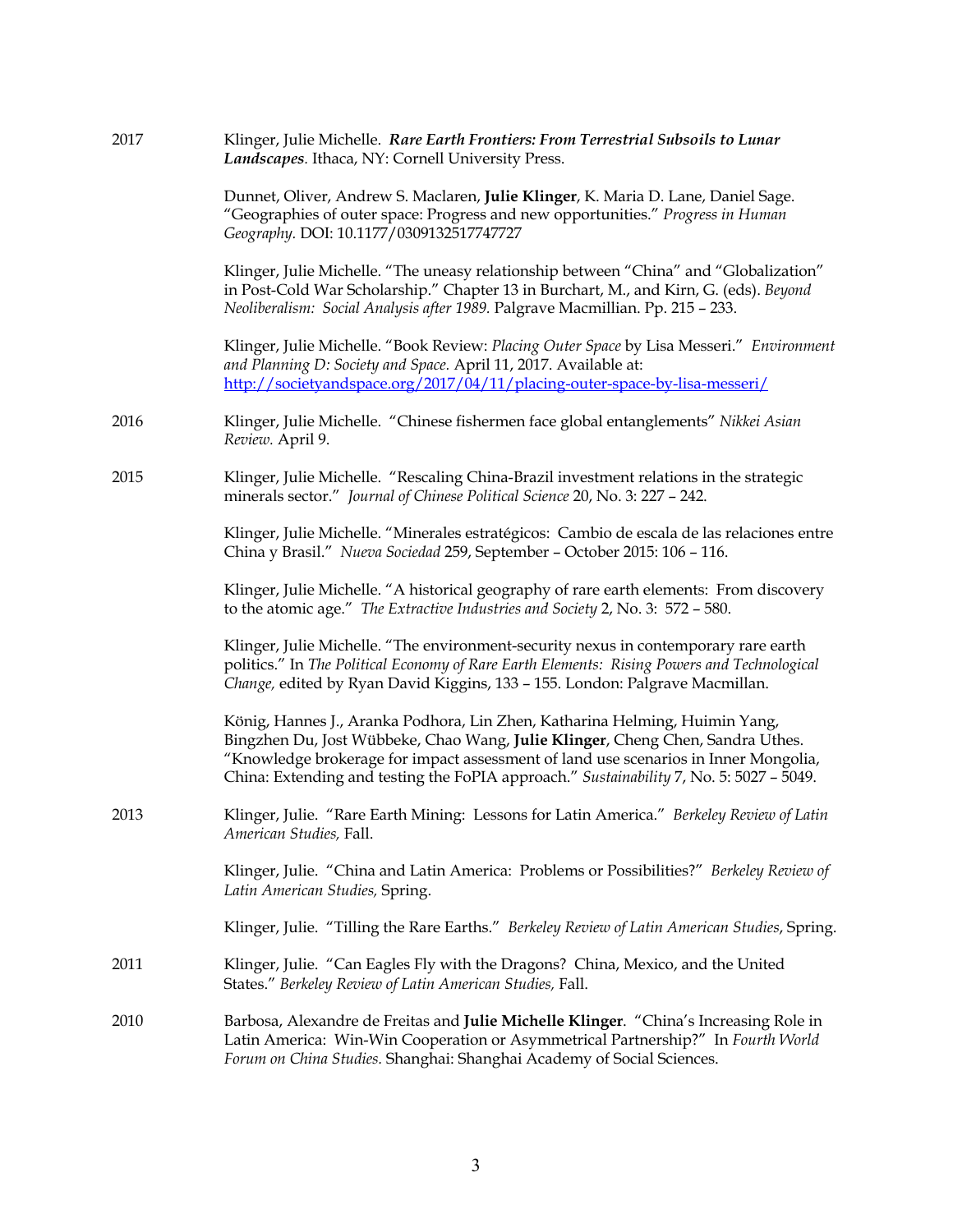2008 Muldavin, Joshua S.S. and Julie Klinger. "China Foreign Aid and Investment: Strategic Options Analysis." Washington, DC: Environmental Defense Fund.

## **WORKS IN PROGESS**

2020 Klinger, Julie Michelle. *Working Title:* Nature, Society, and Outer Space. Book manuscript under preparation for review in Fall 2020.

## **HONORS AND AWARDS**

| 2018 | The American Association of Geographers Meridian Book Award                                                                                                                                                                                                                |
|------|----------------------------------------------------------------------------------------------------------------------------------------------------------------------------------------------------------------------------------------------------------------------------|
| 2015 | Boston University East Asia Career Development Professorship                                                                                                                                                                                                               |
| 2014 | University of California-Berkeley Dean's Normative Time Fellowship                                                                                                                                                                                                         |
| 2013 | Irmgard Coninx Stiftung Research Fellowship                                                                                                                                                                                                                                |
| 2011 | National Science Foundation Graduate Research Fellowship<br>Outstanding Graduate Student Instructor Award<br>Mentored Research Award (declined)<br>Foreign Language and Area Studies Fellowship (declined)<br>University of California Berkeley Geography Department Grant |
| 2010 | Center for Latin American Studies Summer Research Grant<br>Latin America Specialty Group Field Study Award                                                                                                                                                                 |
| 2005 | Meredith Fonda Russell International Fieldwork Fellowship                                                                                                                                                                                                                  |

# **COURSE DEVELOPMENT & TEACHING**

*University of Delaware*

2020 Introduction to World Regional Geography (Developed Online Course) Graduate/Upper Division Seminar on Resources, Development, and Environment

## *Boston University*

| 2019 | <b>Environmentally Sustainable Development</b><br><b>Global Resource Geopolitics</b><br>North-South Relations                                                                                                                                                                  |
|------|--------------------------------------------------------------------------------------------------------------------------------------------------------------------------------------------------------------------------------------------------------------------------------|
| 2018 | Introduction to Global Resource Geopolitics<br>Graduate Seminar on Global Resource Geopolitics<br>Graduate Seminar on Environment and Development in Latin America<br><b>Environmentally Sustainable Development</b><br>Graduate Seminar on Gender and International Relations |
| 2017 | Introduction to Global Resource Geopolitics<br>Graduate Seminar on Global Resource Geopolitics                                                                                                                                                                                 |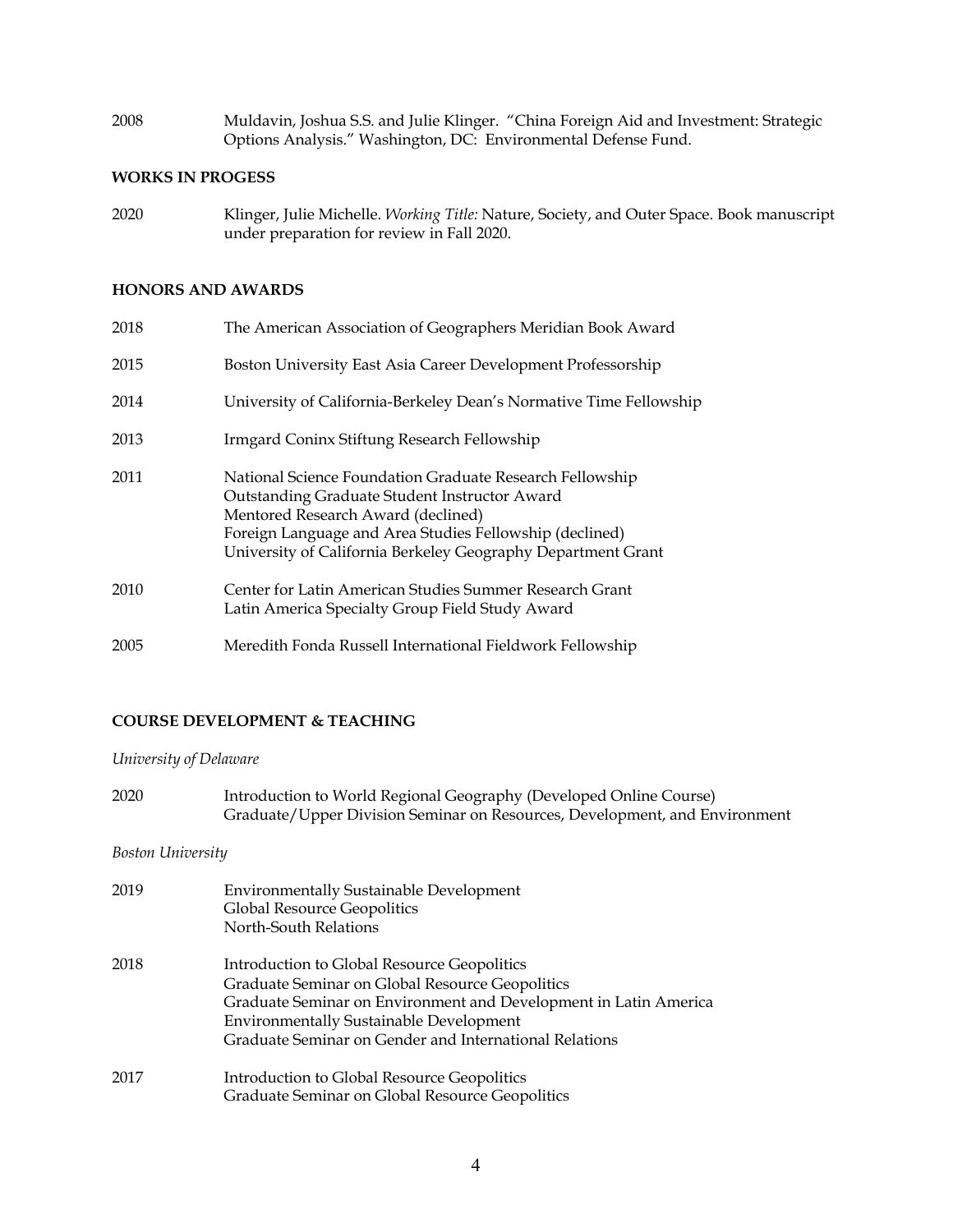|      | Graduate Seminar on Environment and Development in Latin America<br><b>Environmentally Sustainable Development</b><br>Cuba: Culture, History, Politics Alternative Spring Break Field Course                          |
|------|-----------------------------------------------------------------------------------------------------------------------------------------------------------------------------------------------------------------------|
| 2016 | North-South Relations<br>Graduate Seminar on Environment and Development in Latin America<br><b>Environmentally Sustainable Development</b><br>Cuba: Culture, History, Politics Alternative Spring Break Field Course |
| 2015 | Graduate Seminar on BRICS and Global Environmental Politics<br><b>Environmentally Sustainable Development</b>                                                                                                         |
|      | University of California, Berkeley                                                                                                                                                                                    |
| 2015 | Race, Gender, and the Environment (Instructor)                                                                                                                                                                        |
| 2011 | Introduction to Global Warming (Graduate Student Instructor)<br>*Recieved Outstanding Graduate Student Instructor Award                                                                                               |
| 2010 | Introduction to Culture & Natural Resource Management (Graduate Student Instructor)                                                                                                                                   |
| 2009 | Introduction to Development Studies (Graduate Student Instructor)                                                                                                                                                     |

# **APPOINTMENTS AND AFFILIATIONS**

|           | 2020 - Present Governing Council<br>Minerals, Materials, and Society Program<br>University of Delaware                                      |
|-----------|---------------------------------------------------------------------------------------------------------------------------------------------|
| 2018-2019 | Associate Director<br>Land Use and Livelihoods Initiative<br>Global Development Policy Center at Boston University                          |
| 2017-2019 | <b>Faculty Associate</b><br>Frederick S. Pardee Center for the Study of the Longer-Range Future<br><b>Boston University</b>                 |
| 2016-2018 | <b>Faculty Fellow</b><br><b>Global Economic Governance Initiative</b><br>Boston University Global Development Policy Center                 |
| 2015-2018 | <b>Executive Committee</b><br>Latin American Studies Center<br><b>Boston University</b>                                                     |
| 2013      | Irmgard Coninx Stiftung Research Fellow, Summer<br>Wissenschaftszentrum Berlin für Sozialforschung<br>Berlin Social Science Research Center |
|           | Visiting Scholar, Academic Year<br><b>China Academy of Science</b><br>Institute of Geographic Science and Natural Resources Research        |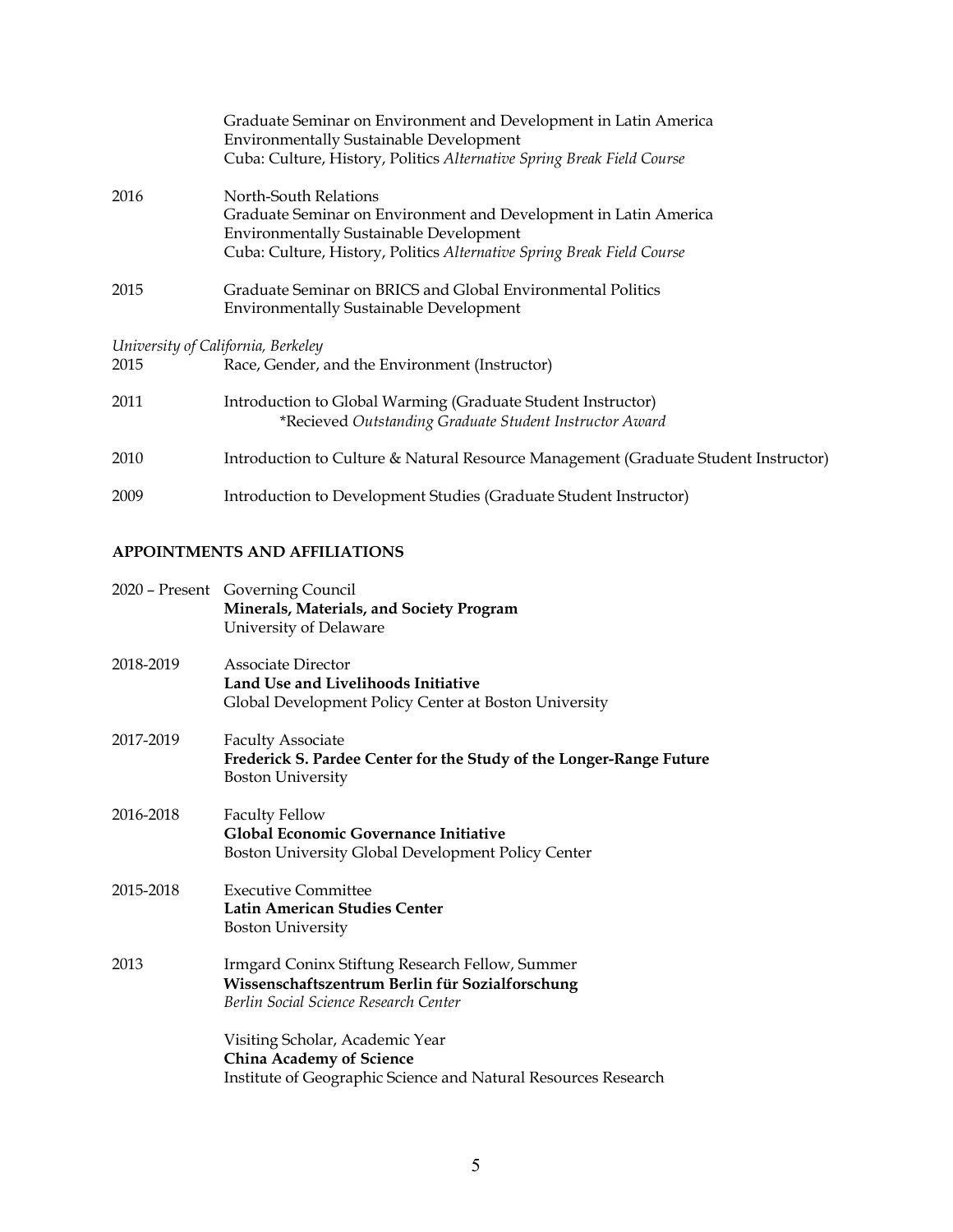| 2011 | Visiting Scholar, Summer<br>China Academy of Social Science<br><b>Institute of Latin American Studies</b> |
|------|-----------------------------------------------------------------------------------------------------------|
| 2010 | Visiting Scholar, Summer<br>University of São Paulo<br>Institute of Brazil Studies                        |
| 2008 | Visiting Scholar<br>China Agricultural University<br>College of Humanities and Development                |

# **CONFERENCES, LECTURES, AND PRESENTATIONS**

| 2020 | Keynote Speaker<br>Where and how to decolonize revolutionary movements? A few insights about the<br>social practices of commoning and decolonization.<br>6th Telciu Summer Conference: Decolonizing Revolutions: Social Movements,<br>Spiritualities, and Commoning.<br>Telciu, Romania<br>August 16 (Delivered Remotely) |
|------|---------------------------------------------------------------------------------------------------------------------------------------------------------------------------------------------------------------------------------------------------------------------------------------------------------------------------|
|      | <b>Invited Speaker</b><br><b>Environmental Footprints of Rare Earth Mining: Past and Present</b><br>Impact of the Science<br>Sustainability Ambassadors Program, Center for the Sustainable Separation of Metals,<br>University of Pennsylvania<br>August 5 (Delivered remotely)                                          |
|      | Keynote Speaker<br>Global Rare Earth Politics: A Pathway Forward<br>Resilient supplyof critical materials: A National Science Foundation-sponsored workshop<br>Missouri S&T Campus, Rolla, MO<br>May 27 - 28 (Cancelled due to COVID)                                                                                     |
|      | Invited speaker and panelist<br>There is no such thing as a wasteland: Rethinking extractive frontiers within and<br>beyond our atmosphere<br>The Global Cosmos: New Histories of Space at The Huntington Library, Los Angeles<br>May 15 - 16 (Cancelled due to COVID)                                                    |
|      | Panelist<br><b>Environments in Asia Workshop: Energy and Resources</b><br>Harvard Fairbanks Center<br>March 18 - 19 (Cancelled due to COVID)                                                                                                                                                                              |
| 2019 | <b>Expert Panelist</b><br>Rare Earth Elements: The Intersection of Science and Society. A discussion moderated<br>by Ira Flatow<br>Science History Institute (Los Angeles)<br>September 24.                                                                                                                               |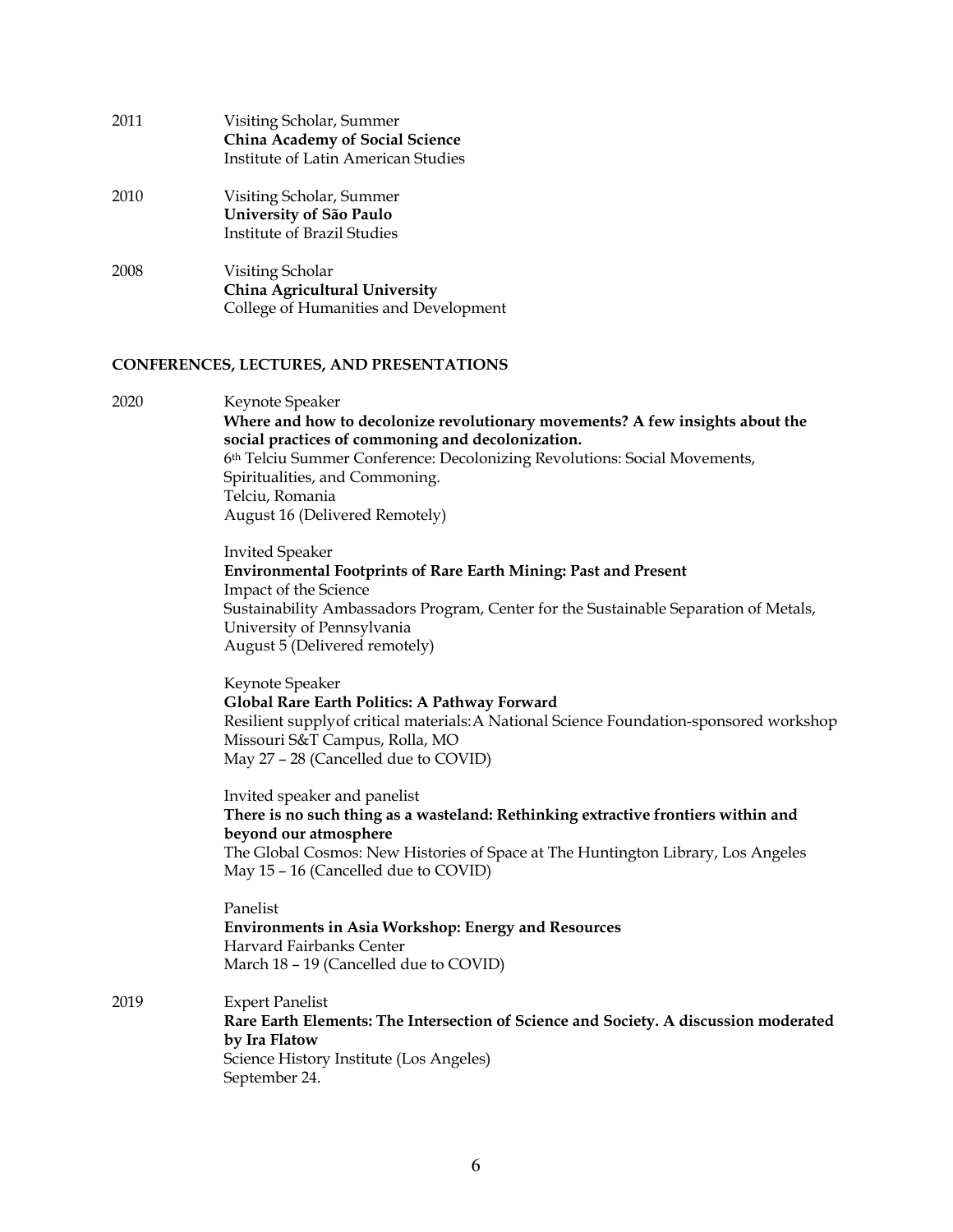Invited Speaker **Technology, Mining, Violence, and Alternatives: Global Lessons from the Amazon for a Green New Deal** MIT Energy for Human Development Lecture Series May 20.

Organizer and Opening Speaker **The Environmental Science, Policy, and Land Use Impacts of Remote Sensing on Tropical Forests** Land Use and Livelihoods Initiative, Global Development Policy Center, Boston University April 22 – 26.

Invited Speaker **Latitude Symposium** *Humanities, Social Sciences, and Outer Space* Harvard Graduate School of Design April 13.

Panel Speaker **Geography and Global Studies** Annual Meeting of the American Association of Geographers April 5.

Invited Speaker **Yale Symposium on Greening the Belt and Road** Yale University School of Forestry January 25.

Presenter **Symposium on Social and Cultural Geography** University of Zurich Department of Geography January 9.

### 2018 Invited Lecture **The Political Ecology of Natural Resource Frontiers** University of Delaware Department of Earth, Ocean, and Environment. November 29.

Invited Speaker **Rare Earth Elements, Logistics, and Supply Chains** Climate Change and Just Transitions Symposium, Rhode Island School of Design November 7.

Book Talk **Rare Earth Frontiers: From Terrestrial Subsoils to Lunar Landscapes** University of Delaware Department of Geography Fall Seminar Series September 14.

Keynote Speaker *Vide e Geografía* [English translation: Life and Geography/Life is Geography] Rotary Club Satélite, São Jose dos Campos, Brazil August 15.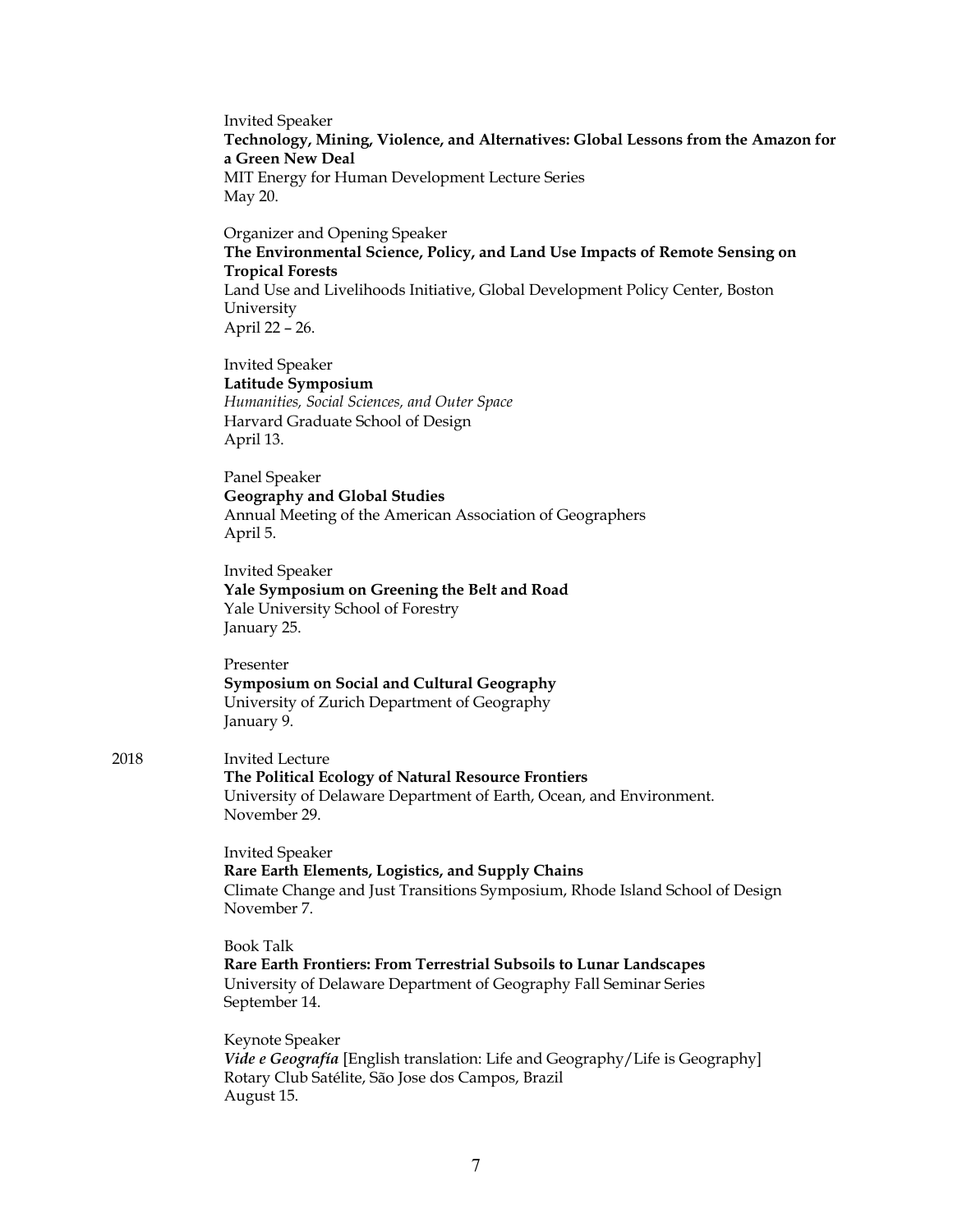Discussant **Energetics of Urbanization: Urban Theory Lab Research Practicum** Harvard University Graduate School of Design May 8.

#### Conference Co-Convener

**From Outlooks to Outcomes: Interdisciplinary Approaches to Land-Based Livelihoods and Land Use Change**

Land Use and Livelihood Initiative Inaugural Workshop, Boston University Global Development Policy Center, May 4.

Paper Presentation

**The Enclosure Goes Extraglobal: Theorizing Capital in the Final Frontier** Annual Meeting of the American Association of Geographers, April 13. New Orleans, Louisiana

#### Session Co-Organizer

**Frontiers in the Contemporary Moment 1: Of Culture and Capital** Annual Meeting of the American Association of Geographers, April 13. New Orleans, Louisiana

#### Session Co-Organizer

**Frontiers in the Contemporary Moment 2: Resources and Territorialization** Annual Meeting of the American Association of Geographers, April 13. New Orleans, Louisiana

Session Co-Organizer

**Frontiers in the Contemporary Moment 3: Fugitive Spaces?** Annual Meeting of the American Association of Geographers, April 13. New Orleans, Louisiana

#### Session Co-Organizer

**Frontiers in the Contemporary Moment 4: Spaces 'Far and Wide'** Annual Meeting of the American Association of Geographers, April 13. New Orleans, Louisiana

Session Co-Organizer **Frontiers in the Contemporary Moment 4: The Geography of Edges** Annual Meeting of the American Association of Geographers, April 13. New Orleans, Louisiana

Session Co-organizer **Critical Geographies of Outer Space: The Democratization and (de)Politicization of Non-Earth Places**

Annual Meeting of the American Association of Geographers, April 12.

Paper Presentation **Environmental Geopolitics of Outer Space** Annual Meeting of the American Association of Geographers, April 12. New Orleans, Louisiana

Colloquium Speaker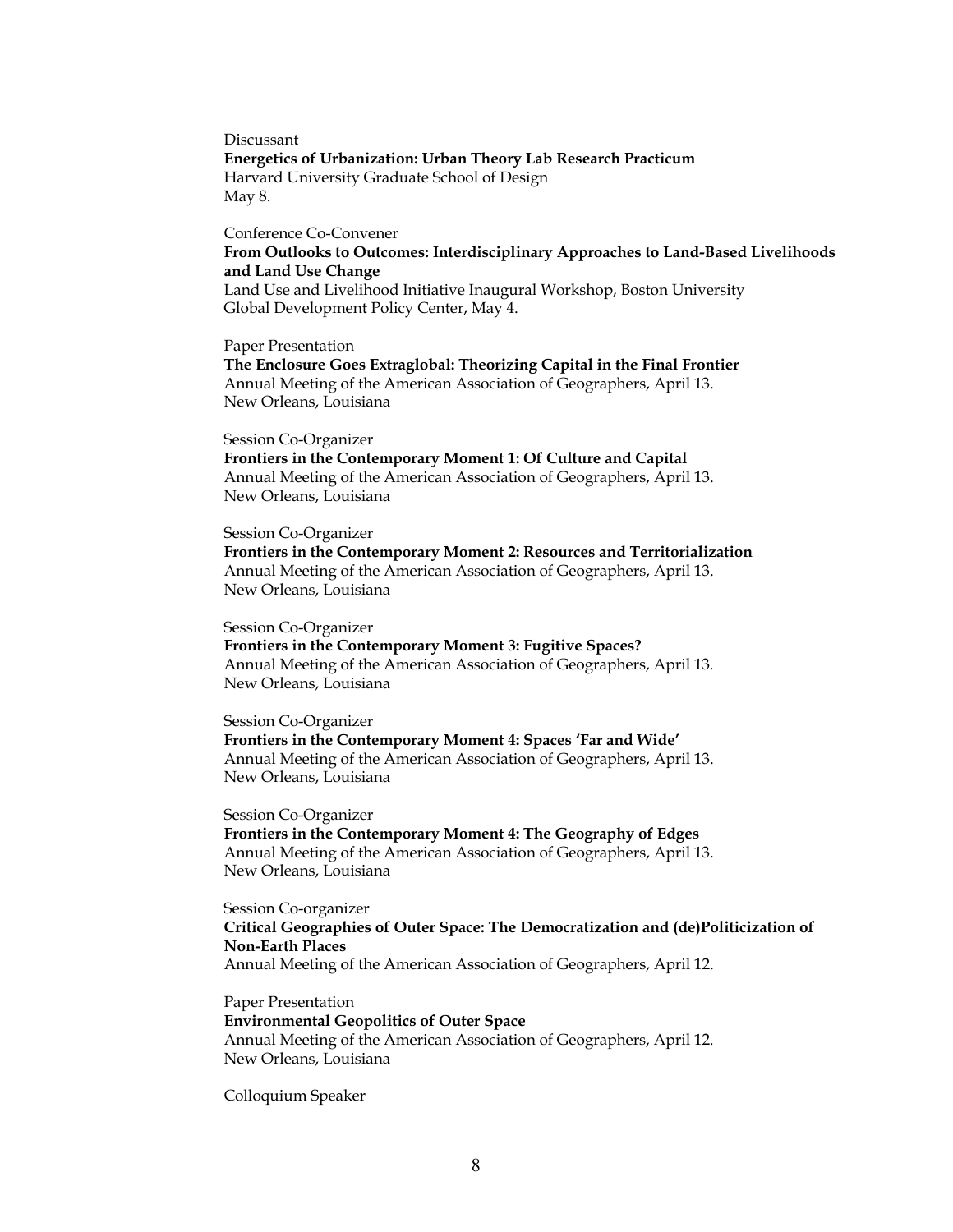### **China and Global Rare Earth Politics**

Global China Research Colloquium Boston University Global Development Policy Center. February 21. *Recording available: https://www.youtube.com/watch?v=ULR2MeM6tFk*

Guest Speaker

#### **Research and Community Engagement** Junior Faculty Colloquium Series

Boston University College of Arts and Sciences. February 21.

Faculty Presenter **New Frontiers in Amazon Research** Research on Tap: Global Development Policy Boston University Provost for Research. February 12.

### 2017 Guest Lecture

**China, Brazil, and Outer Space: Global Rare Earth Frontiers** GE 600: Environment and Development: A Political Ecology Course Boston University Department of Earth and Environment. November 21.

Guest Lecture **Resource Geopolitics: A Crash Course** IR 701: Fundamentals of International Relations Frederick S. Pardee School of Global Studies. November 20.

Seminar Speaker **Brave New Worlds in Amazonian Research** Pardee Research Seminar Series Frederick S. Pardee School of Global Studies. November 14.

#### Research Presentation

**Estudio de Caso: Fundo Amazônia y BNDES. Salvaguadias ambientales y sociales en el financiamiento de proyectos de desarrollo sostenible en el noroeste de la amazonia brasileña.** *[Case Study: Amazon Fund and Brazil's National Development Bank. Social and Environmental Safeguards in Sustainable Development Project Financing in the Northwestern Brazilian Amazon].* Boston University – Universidad del Pacífico Research Seminar, "Safeguarding Sustainable Development." Lima, Peru. August 24.

### Presentation

**Estudo Comparativo do Viabilidade Econômica e Ambiental do Ecotourismo e Mineração na Região Alto do Rio Negro.** *[Comparative Study of Economic and Environmental Feasibility of Ecotourim and Mining in the Upper Rio Negro Region].* City Government of São Gabriel da Cachoeira, Amazonas, Brazil. August 1.

Guest Speaker **Cuba and China in the Colonial World** Cuba and the Way Forward: USA, Angola, Latin America, and Beyond. Boston University Department of African-American Studies. May 2.

Scholarly Paper & Session Co-Organizer **Environmental Justice and Outer Space**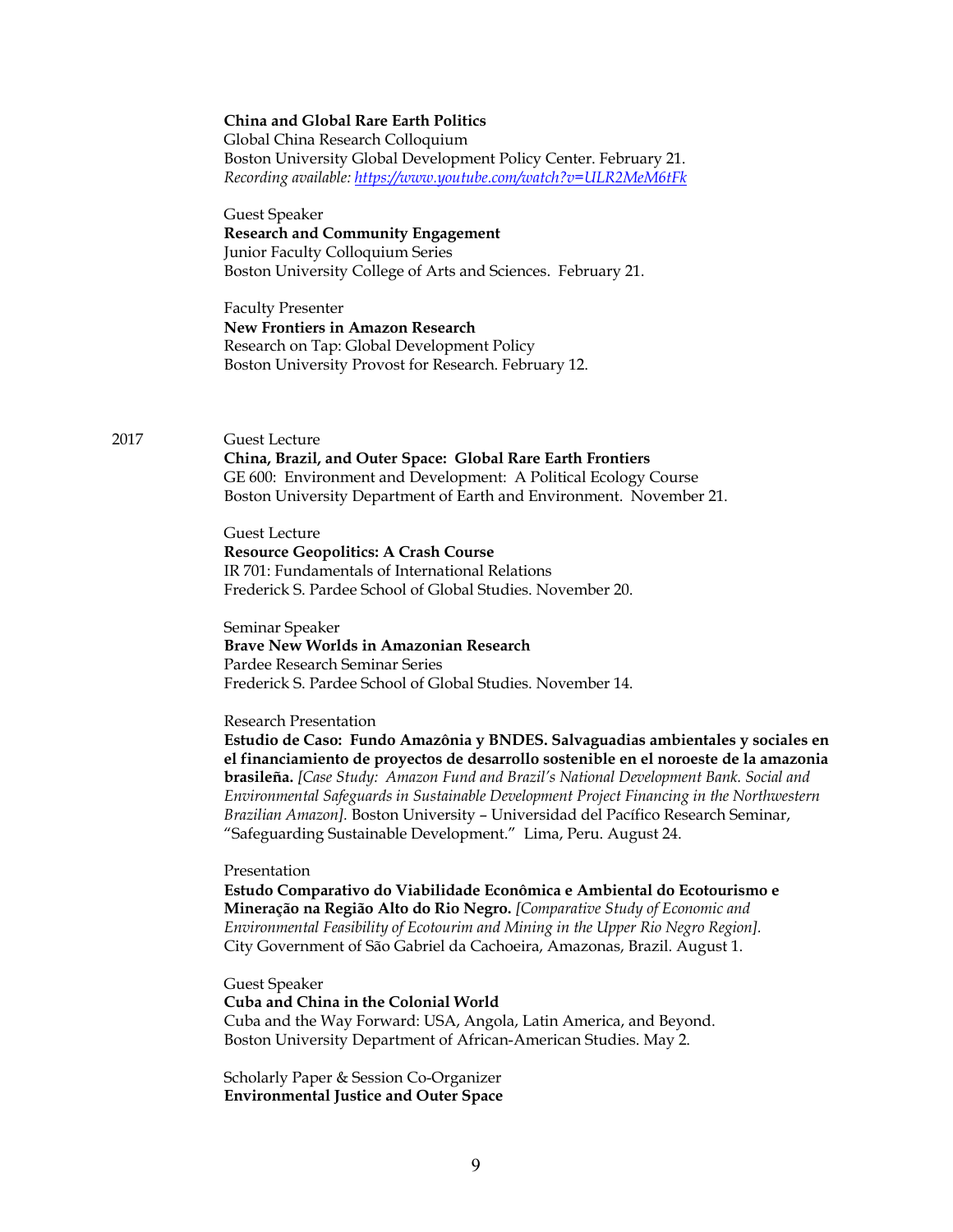Paper Session "Human Rights and Critical Geopolitics of Outer Space" Annual Meeting of the Association of American Geographers. April 6.

Guest Lecture **South-South Cooperation: Cuba's Doctors at Home and Abroad** IR 242: Globalization and World Poverty. March 23.

Guest Lecture **Climate Change Science and Politics in the Amazon** Boston University Latin America Today Capstone Seminar. March 17.

Invited Lecture **Rare Earth Elements: How and Where We Acquire the Elements of our Possible Futures** Harvard University Fairbank Center for Chinese Studies. February 6.

Guest Speaker **Environment and Geography of Frontiers** Boston University Earth House. January 30.

2016 Guest Lecture **Resource Geopolitics: A Crash Course** IR 701: Fundamentals of International Relations Frederick S. Pardee School of Global Studies. November 17.

> Invited Lecture **China and Brazil in Global Resource Geopolitics** University of Pittsburgh Center for Latin American Studies, Asian Studies Center, University Center for International Studies. November 10.

Guest Lecture **Climate Change and Latin America** Boston University Latin American Studies Masters' Seminar. November 9.

Faculty Lecture **The Political Ecology of the New Silk Road** Boston University Center for the Study of Asia Director's Lunchtime Seminar Series. November 8.

Scholarly Paper **Capitalizing the Cosmos** Royal Geographical Society in London. September 2.

Guest Lecture **Globalization, High Technology, and the Human Costs** Boston University Sociology 206 Course. April 5.

Scholarly Paper & Session Co-Organizer **Resource Geopolitics and the Political Economy of Off-Earth Mining** Paper Session "Critical Issues in Outer Space" Annual Meeting of the Association of American Geographers. April 2.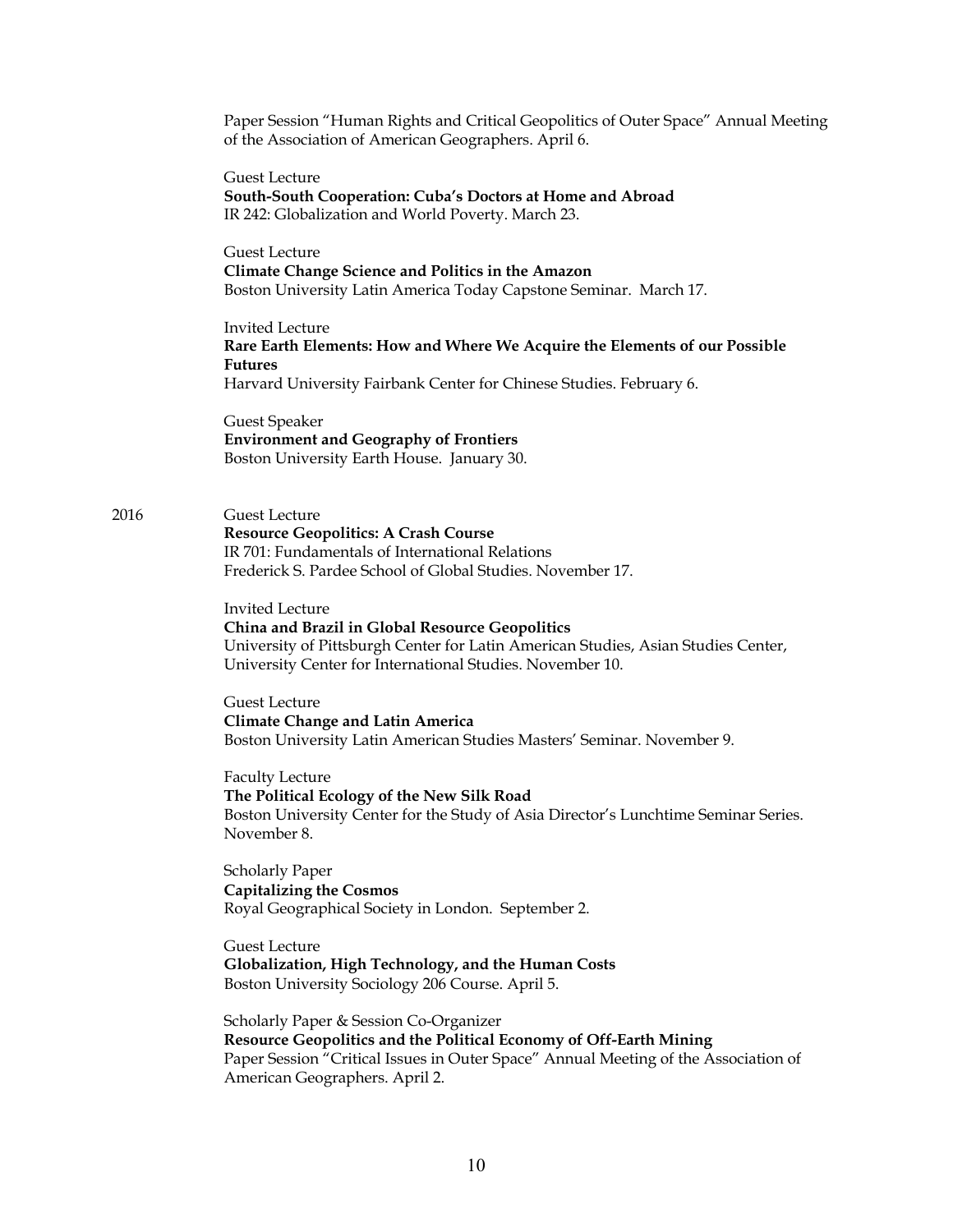Invited Lecture **Rare Earth Elements: How and Where We Acquire the Elements of our Possible Futures.**  Carnegie Institution Department of Global Ecology, Stanford University. March 28.

Brownbag Talk **Rare Earths and Outer Space** Carnegie Institute of Science, Stanford University. March 28.

Research Presentation **China's Investment in Latin America** The New Silk Roads: Will China's Investments Enrich the World? Frederick S. Pardee Center for the Study of the Longer-Range Future. March 21.

Faculty Lecture **China-Cuba Relations: Past and Present** BU Alternative Spring Break Courses. Havana, Cuba. March 7.

Faculty Commentator **Are the Global Poor Getting Richer?**  Beyond the Headlines Series at the Frederick S. Pardee School of Global Studies. March 2.

Invited Lecture **Environmental Justice and Extractive Industries in China-Latin America Relations** Conflict Prevention and Peace Forum Social Science Research Center, New York City, January 29.

## 2015 Guest Lecture

**Political Ecology of Resource Extraction – Rare Earth Mining** GE 600: Environment and Development: A Political Ecology Course Boston University Department of Earth and Environment. October 20.

Conference Paper and Panelist **The Global Geography of the Rare Earth Frontier, I & II** Annual Meeting of the Association of American Geographers Chicago, Illinois. April 21 – 25.

Organizer and Moderator **Geographies of Outer Space** Annual Meeting of the Association of American Geographers Chicago, Illinois. April 21 – 25.

2014 Guest Lecture **China in Transformation: Foreign Investment and "South-South Cooperation"** Undergraduate Course: Economic Geography of the Industrial World University of California, Berkeley Berkeley, California. November 12.

> Research Paper **Rescaling China-Brazil Investment Relations in the Strategic Minerals Sector** International Conference: China and Latin America – Who are the actors?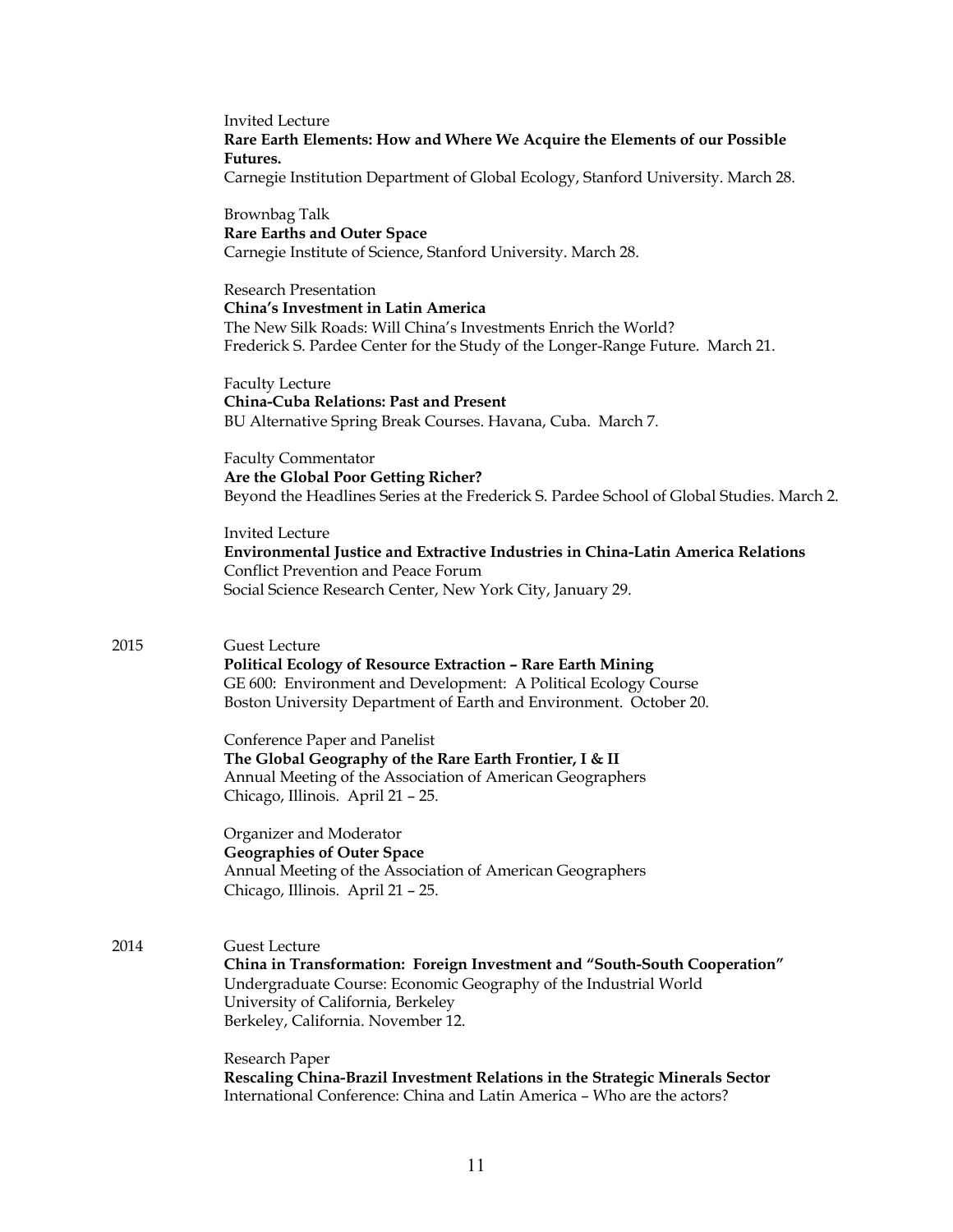Freie Universität Berlin and Peking University Berlin, Germany. October 24 – 25.

#### Conference Paper

## **The Uneasy Relationship Between 'China' and 'Globalization' in Post-Cold War Scholarship**

Irmgard Coninx Stiftung - Wissenschaftszentrum Berlin für Sozialforschung 18th Berlin Roundtables on Transnationality Berlin, Germany. June 18 – 21.

Presentation **Rare Earths Mining on the Final Frontiers: Unprecedented Opportunities for International Collaboration** Argus Media Rare Earths North America 2014 New York City. June 10 – 11.

Panelist

**What's Happening in China's Metals Markets? Implications for Latin America** Inter-American Dialogue Washington, DC. May 15.

Presentation **China's Rare Earths Industry: Lessons for Latin America** China and Latin America Mining Workshop at Inter-American Dialogue Washington, DC. May 14.

Invited Lecture **Vida e Geografía** *[Life and Geography]* Progressão Middle School Taubaté, São Paulo, Brazil. May 8.

Invited Lecture

**Matérias Criticas, questões estratégicas, e a architetura dos novos ordems mundiais: China, EUA e Brasil no novo geografia das terras raras.** *[Critical materials, strategic questions, and the architecture of new global orders: China, USA, and Brazil in the new Geography of Rare Earths]* Institute for Applied Economic Research (IPEA) Brasilia, Brazil, simultaneously broadcast to Rio de Janeiro Office. April 28.

# Invited Lecture

**Matérias Criticas, questões estratégicas, e a architetura dos novos ordems mundiais: China, EUA e Brasil no novo geografia das terras raras.** *[Critical materials, strategic questions, and the architecture of new global orders: China, USA, and Brazil in the new Geography of Rare Earths]* Amazon Military Command Headquarters (CMA) Manaus, Amazonas, Brazil. April 26.

2013 Invited Lecture

**Understanding the Contemporary Geography of the Global Rare Earth Frontier** Freie Universität Berlin Center for Area Studies Berlin, Germany. July 4.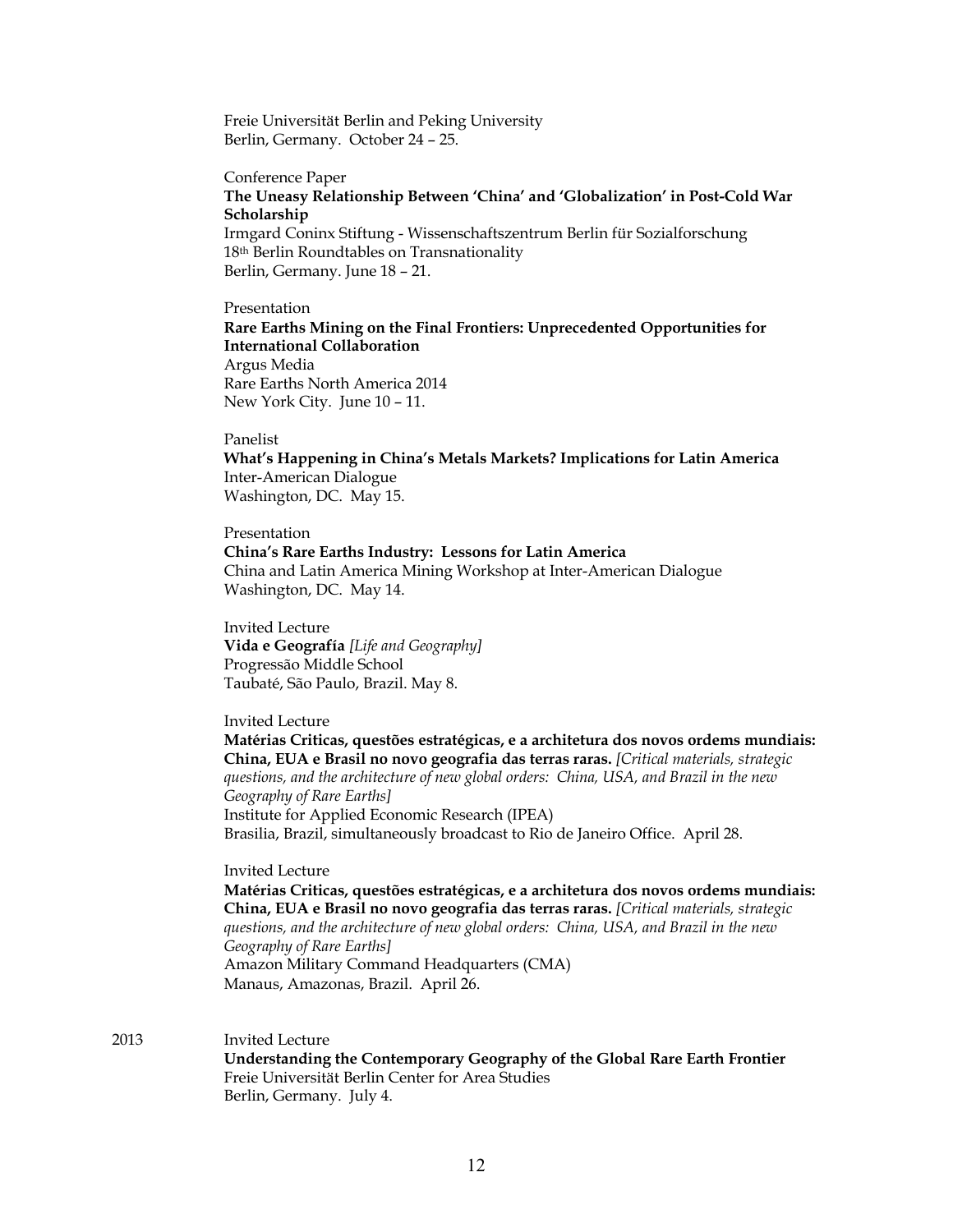|      | <b>Invited Lecture</b><br>稀土的世界政治经济历史<br>[The Global Political Economic History of Rare Earth Elements]<br>Inner Mongolia University School of Governance<br>Hohhot, Inner Mongolia Autonomous Region, China. April 16.                                                   |
|------|---------------------------------------------------------------------------------------------------------------------------------------------------------------------------------------------------------------------------------------------------------------------------|
|      | <b>Invited Lecture</b><br>稀土开发区对比研究<br>[Comparative Research on Rare Earth Exploitation Regions]<br>China Academy of Science Institute of Geographic Science and Natural Resources<br>Research<br>Beijing, China. March 27.                                               |
| 2012 | Conference Paper<br>The Bio/Geopolitics of Borderlands on the Rare Earth Frontier<br>15 <sup>th</sup> Berlin Roundtables on Transnationality<br>Irmgard Coninx Stiftung - Wissenschaftszentrum Berlin für Sozialforschung<br>Berlin, Germany. March 29 - 31.              |
|      | Conference Paper<br>The Bio/Geopolitics of Urbanization Strategies on the Rare Earth Frontier.<br>Placing East Asia: A Graduate Student Conference on Urbanism and the Production of<br>Space<br>University of California, Berkeley<br>Berkeley, California. March 2 - 3. |
| 2011 | <b>Invited Lecture</b><br>中巴关系: 美国的视角与我的视角<br>[China-Brazil Relations: US Perspectives, My Perspective]<br>China Academy of Social Sciences Center for Brazil Studies<br>Beijing, China. June 30.                                                                         |
|      | Conference Paper<br>Soya and the Political Economy of China-Brazil Trade Relations: The Making of the<br>2006 Riots<br>Annual Meeting of the Association of American Geographers<br>Seattle, Washington. April 12 - 16.                                                   |
| 2010 | Invited Lecture<br>Estudos sobre o Aparelho do Investimento e Apoio Externa da China [Understanding]<br>China's Foreign Aid and Investment Apparatus]<br>Institute for Applied Economic Research (IPEA)<br>Brasília, Brazil. July 14.                                     |
|      | Conference Paper<br>Gendered Negotiations of Truth and Reconciliation in Timor Leste.<br>Annual Meeting of the Association of American Geographers.<br>Washington, DC. April 15.                                                                                          |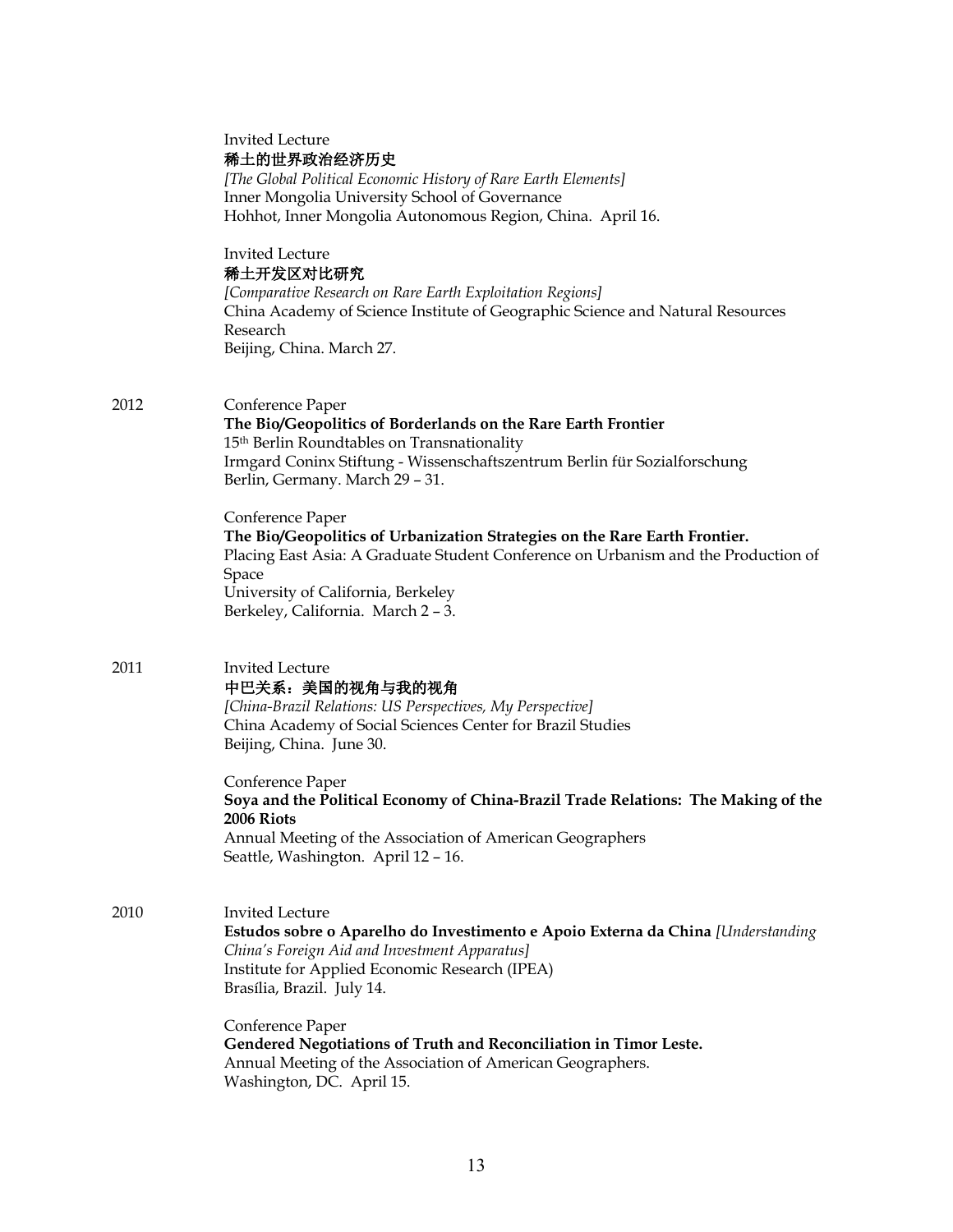Guest Lecture **Microfinance and Rural Development: Critical Observations from the Field.**  Undergraduate DeCal (Democratic Education at Cal) Course: Social Entrepreneurship University of California, Berkeley. Berkeley, California. February 22.

Guest Lecture

**Research Presentation: 'Conservation, Sustainability and Poverty Alleviation in the Hindu-Kush Himalaya: Do Participatory Environmental Policies Work?'**  Undergraduate Course: Introduction to Development Studies University of California, Berkeley Berkeley, California. November 19.

# **MEDIA APPEARANCES AND COMMENTARY**

2020 Marx, Paris. "Space mining brings capitalism to the cosmos w/ Julie Michelle Klinger." *Tech Won't Save Us Podcast.* July 23.

> Brown, Ethan and Caroline Koehl. "Rare Earth Elements." *The Sweaty Penguin Podcast.*  June 5.

Embley, Todd and Eddie Tabakman. "Dr. Julie Klinger: Rare earth metals – Not rare, in everything from magnets to missiles, and China dominates the industry." *The Negotiation Podcast.* April 13.

2019 Klinger, Julie Michelle and Roger Turner. "R&D, not Greenland, can solve our rare earth problem." *The Hill.* September 18.

> LAist. "Dust off your periodic table and learn about rare earth elements." *KPCC.*  September 10.

Glaser, Bonnie. "China and the Global Rare Earth Trade: A Conversation with Julie Klinger." *Center for Strategic and International Studies: China Power Project.* September 1.

Klinger, Julie Michelle. "Reaching for the Moon: A short history of the space race by Roger Launius." *Times Higher Education.* August 15.

*Deutche Welle.* "Can China stop rare earth exports to the US?" June 5.

Law, Yao-hua. "Radioactive waste standoff could slash high tech's supply of rare earth elements." *Science Magazine.* April 1.

Financial Times. "Rare Earths: Beijing Threatens a New Front in the Trade War." June 3.

Underhill, Justine. "An inside look at the rare earth industry" *Discoveries: Real Vision Finance.* February 27.

Turner, Roger. "Reimagining rare earth elements in a sacrifice zone-free future." *Greenbiz.* February 6.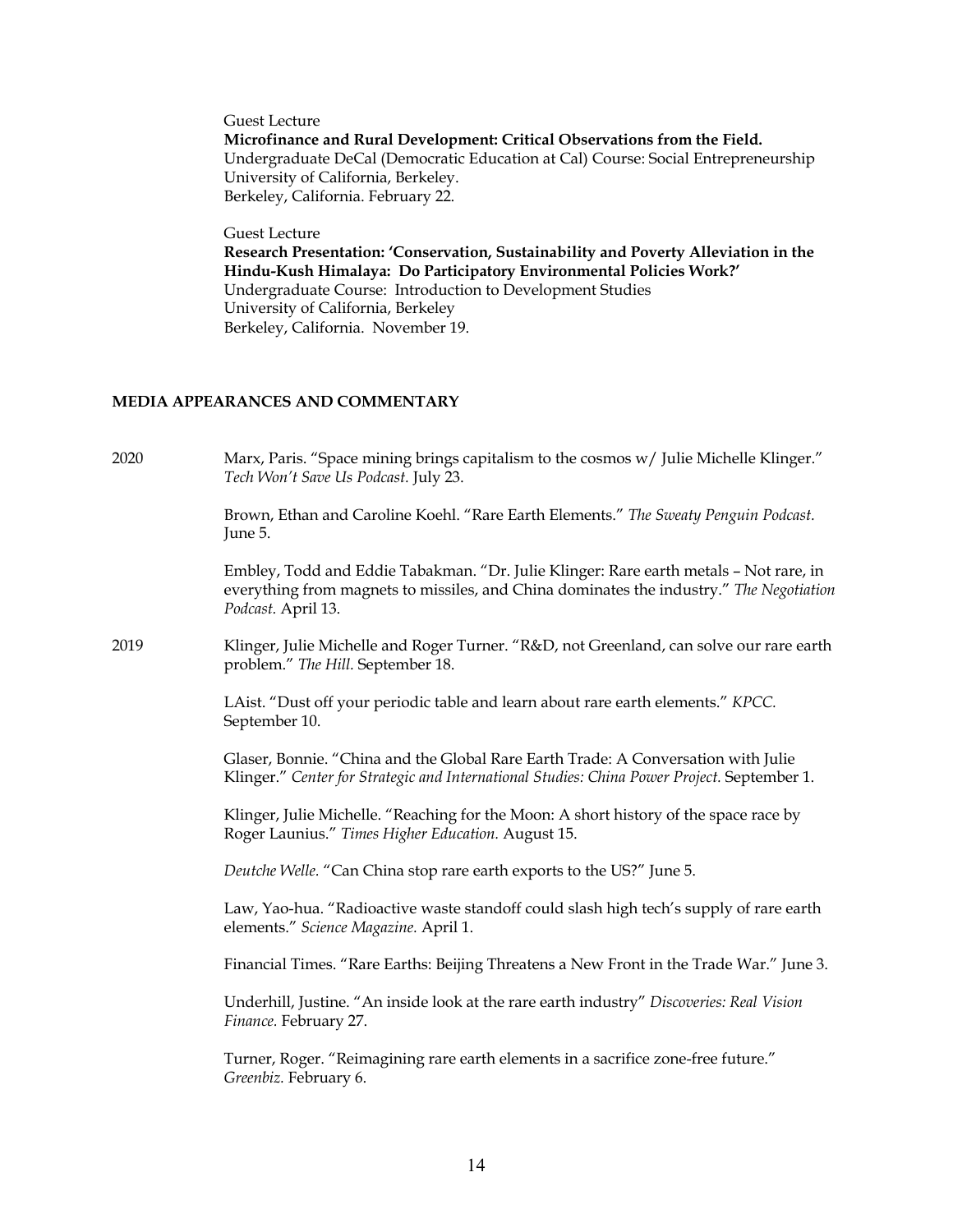| 2018 | Kim, Meeri. "Exposing a Trail of Devastation: Julie Michelle Klinger's field research<br>unearths the hazards behind the mining of materials that power the technology that<br>powers our world." Sarah Laurence College Magazine. Illustrated by Decue Wu. October<br>2018. |
|------|------------------------------------------------------------------------------------------------------------------------------------------------------------------------------------------------------------------------------------------------------------------------------|
|      | Kennedy, James. "China is beating the US in the Rare Earths Game." Defense One.<br>November 8.                                                                                                                                                                               |
|      | Isaak, Adam. "A rare metal called neodymium is in your headphones, cellphone and<br>electric cars like Tesla's Model 3 - and China controls the world's supply." CNBC.<br>October 19.                                                                                        |
|      | Gabriel, Elliot. "Trump, backed by corporate America, announces plans to conquer outer<br>space." Mint Press News. June 19.                                                                                                                                                  |
|      | Extance, Andy. "Toyota promises cheaper electric car motor magnets within a decade."<br>Chemistry World. February 28.                                                                                                                                                        |
|      | Klinger, Julie. "Latin America's New Mining Frontiers." Dialogo Chino. February 8.<br>Published in English, Spanish, Portuguese, and Chinese.                                                                                                                                |
| 2017 | Cole, Laura. "Moon shot" Geographical Magazine. August 15.                                                                                                                                                                                                                   |
|      | Carver, Edward. "Proposed rare earth mine threatens protected forest, lemurs, and<br>farmers in Madagascar" National Geographic. August 24.                                                                                                                                  |
|      | Carver, Edward. "Troubled firm aims to mine Madagascar forest for rare earth elements"<br>Mongabay. August 8.                                                                                                                                                                |
|      | Kelly, Luke. "Why North Korea is an untapped gold mine for tech companies, and for<br>China" Forbes. July 14.                                                                                                                                                                |
| 2016 | Butters, Julie. "This is dysprosium - if we run out of it, say goodbye to smartphones, MRI<br>scans, and hybrid cars." Phys.org. June 6.                                                                                                                                     |
|      | Butters, Julie. "Elements of Conflict." College of Arts and Sciences Magazine. May 15.                                                                                                                                                                                       |
|      | Traer, Miles. "Generation Anthropocene Podcast: All about rare earths: The 'vitamins' of<br>modern society." Smithsonian Magazine. May 19.                                                                                                                                   |
|      | Klinger, Julie Michelle. "Chinese fishermen face global entanglements" Nikkei Asian<br>Review. April 9.                                                                                                                                                                      |

# **INTERNATIONAL FIELDWORK**

2020 Planned fieldwork in South Africa, the Democratic Republic of the Congo, Algeria, Vienna, and Brazil cancelled due to COVID-19

# **ALGERIA**

# 2019 November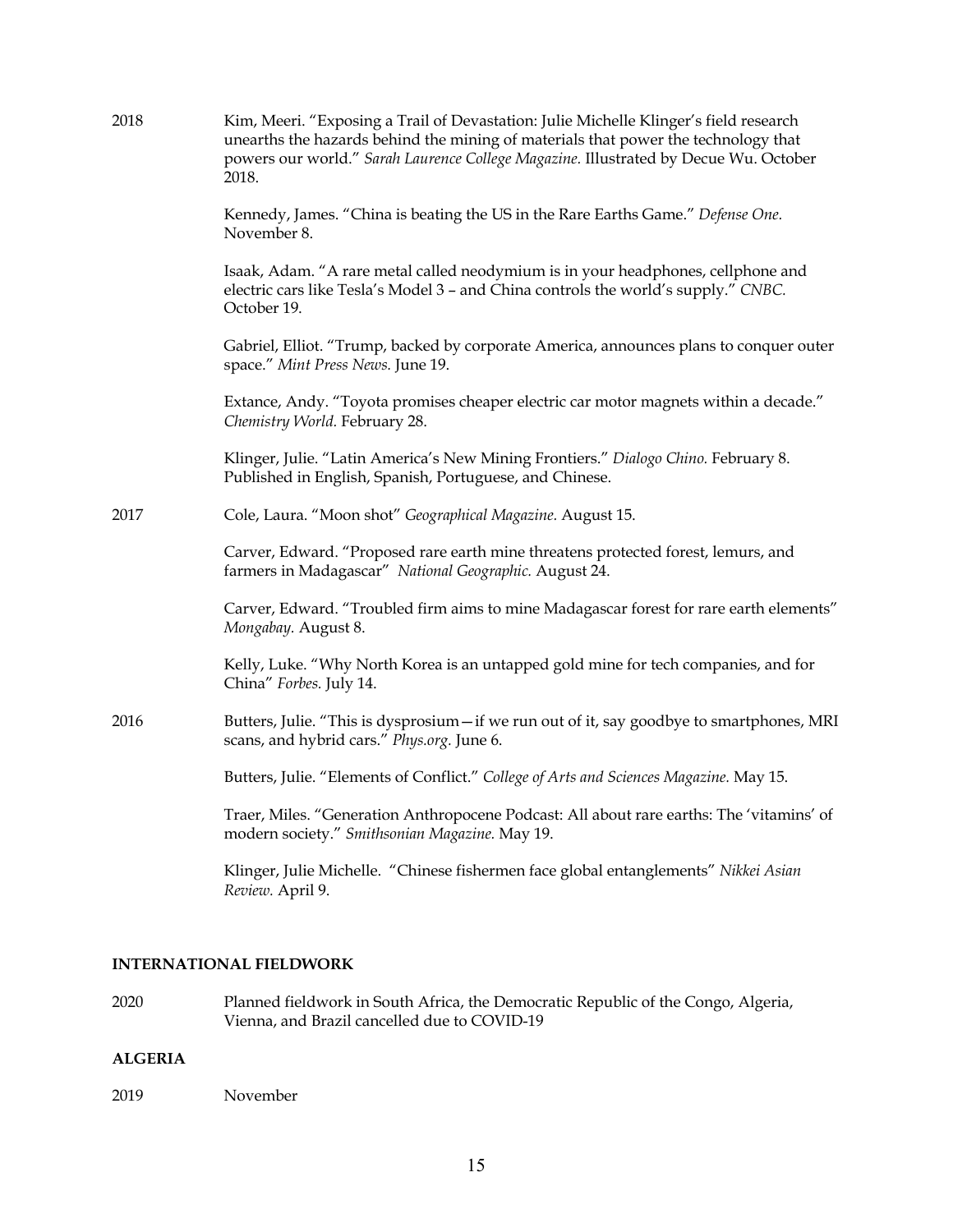Meetings with Algerian National Space Agency. Algiers.

# **NIGERIA**

| 2019          | April - May<br>Meetings with Nigerian National Space Research and Development Agency; Tech<br>entrepreneurs. Abuja and Lagos.                                                                                                                                                                                                                                                                                                                                                                   |
|---------------|-------------------------------------------------------------------------------------------------------------------------------------------------------------------------------------------------------------------------------------------------------------------------------------------------------------------------------------------------------------------------------------------------------------------------------------------------------------------------------------------------|
| <b>BRAZIL</b> |                                                                                                                                                                                                                                                                                                                                                                                                                                                                                                 |
| 2018          | August<br>Archival research at headquarters of Brazil's Instituto Nacional de Pesquisa Espacial [Space<br>Science Research Institute]; Meetings with potential research collaborators; participation<br>in Closing Workshop of the Amazon Biome Monitoring Program.<br>São Jose dos Campos.                                                                                                                                                                                                     |
|               | May – July<br>Preliminary fieldwork in Yanomami Indigenous Territory in Northwestern Brazilian<br>Amazon; Phase I Yanomami-Portuguese-English phrasebook work; Environmental<br>Impact Assessment of timber use in indigenous-run ecotourism enterprise; Preliminary<br>community discussion on collaborative research initiative. Manaus, São Gabriel da<br>Cachoeira, Maturacá.                                                                                                               |
| 2017          | June - August<br>Policy engagement with mining companies, investors, and federal government officials;<br>Preliminary meetings with scientists in Brazilian National Space Research Institute;<br>Preliminary fieldwork in Yanomami Indigenous Territory in Northwestern Brazilian<br>Amazon; Technical expedition with Brazilian team to summit Pico da Neblina. São Paulo,<br>Rio de Janeiro, Brasília, Araxá, Belém, Manaus, São Jose dos Campos, São Gabriel da<br>Cachoeira, and Maturacá. |
| 2014          | March – May<br>Doctoral dissertation research on Brazil's rare earth sector development, including policy,<br>geological prospecting, investment, land politics, industry research and development<br>efforts, indigenous rights and informal mining activity in Rio de Janeiro, Brasília, Manaus,<br>and São Gabriel da Cachoeira.                                                                                                                                                             |
| 2010          | May - August<br>Archival research on China's investments in Brazil; Preliminary research with industry<br>leaders, policymakers, and researchers in São Paulo, Brasília, and Rio de Janeiro.                                                                                                                                                                                                                                                                                                    |
| 2006          | March<br>Political Economy of agricultural and mining commodity chain research in São Paulo,<br>Brasília, and Mato Grosso; Archival research on China - Brazil relations.                                                                                                                                                                                                                                                                                                                       |
| <b>CHINA</b>  |                                                                                                                                                                                                                                                                                                                                                                                                                                                                                                 |
| 2013          | August - October<br>Doctoral dissertation research on China's rare earth sector history, policy, strategy, and<br>practices in Hohhot, Baotou and Bayan Obo                                                                                                                                                                                                                                                                                                                                     |
|               | January; March - May<br>Archival research in Beijing, Hohhot, and Baotou                                                                                                                                                                                                                                                                                                                                                                                                                        |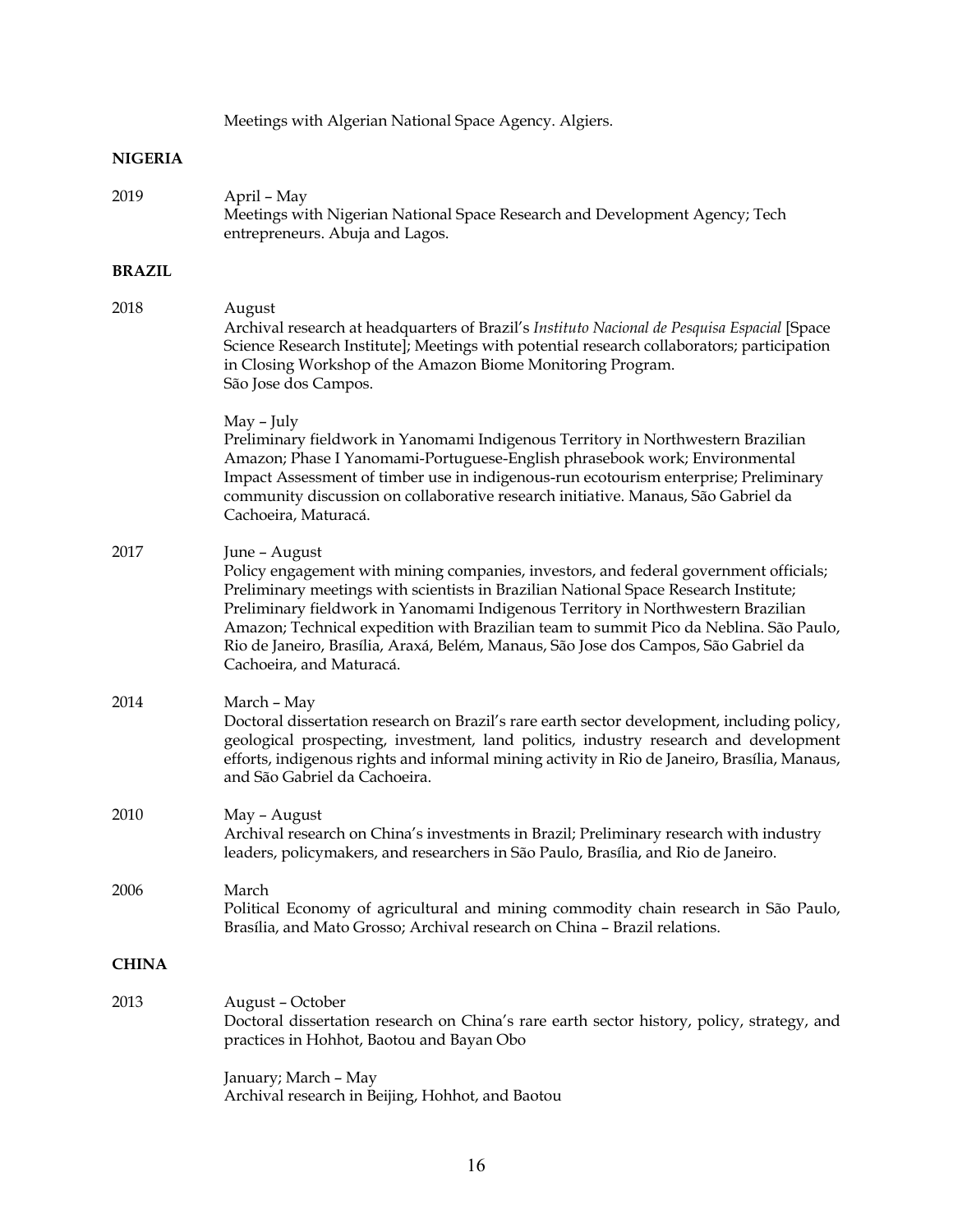| 2012         | December<br>Doctoral dissertation research at China Academy of Sciences                                                                                                                                                                                                                                       |
|--------------|---------------------------------------------------------------------------------------------------------------------------------------------------------------------------------------------------------------------------------------------------------------------------------------------------------------|
| 2011         | June - August<br>Doctoral Dissertation research on China's rare earth sector history, policy, strategy, and<br>practices in Hong Kong, Shanghai, Beijing, Hohhot, Baotou and Bayan Obo                                                                                                                        |
| 2009         | July - August<br>Impact assessment of Japanese-funded anti-desertification projects; village surveys, local<br>and household interviews in Northern Ningxia Province                                                                                                                                          |
| 2008         | January - July; October<br>Impact assessment of environmental conservation and poverty alleviation policies in<br>China's Eastern Himalayas; Interviews with government officials, non-government<br>organizations, and agropastoralists on impacts of climate change. Beijing, Shanghai,<br>Kunming, Baoshan |
| 2007         | June - December<br>Impact assessment of participatory development policies and sloping land coversion<br>programs on agroforestry initiatives in China's Eastern Himalayas. Beijing, Kunming,<br>Baoshan                                                                                                      |
| 2005         | August<br>Environmental conservation and poverty alleviation research in Beijing, Kunming, and<br>Deqin Tibetan Autonomous Prefecture in Yunnan Province.                                                                                                                                                     |
|              | Multiscalar development policy research, village surveys, local and household interviews<br>in Northern Ningxia Province; Baoshan Region, and                                                                                                                                                                 |
| 2004<br>2003 | February - March<br>October; December<br>Research and interviews with visual artists, curators, art dealers, and traditional arts<br>masters in Changchun, Harbin, Beijing, Shanghai on the subject of globalization and its<br>representations in contemporary Chinese art.                                  |

# **EAST TIMOR**

2009 January Interviews with women veterans of the Timorese Insurgency; archival research on Timorese resistance. Invitation extended by President Jose Ramos-Hórta and Prime Minister Xanana Gusmão.

# **SERVICE TO PROFESSION**

2020 Guest Editor **Geopolitics** *Special Issue:* Critical Geopolitics of Outer Space

> Committee Chair **AAG Meridian Book Award Selection Committee**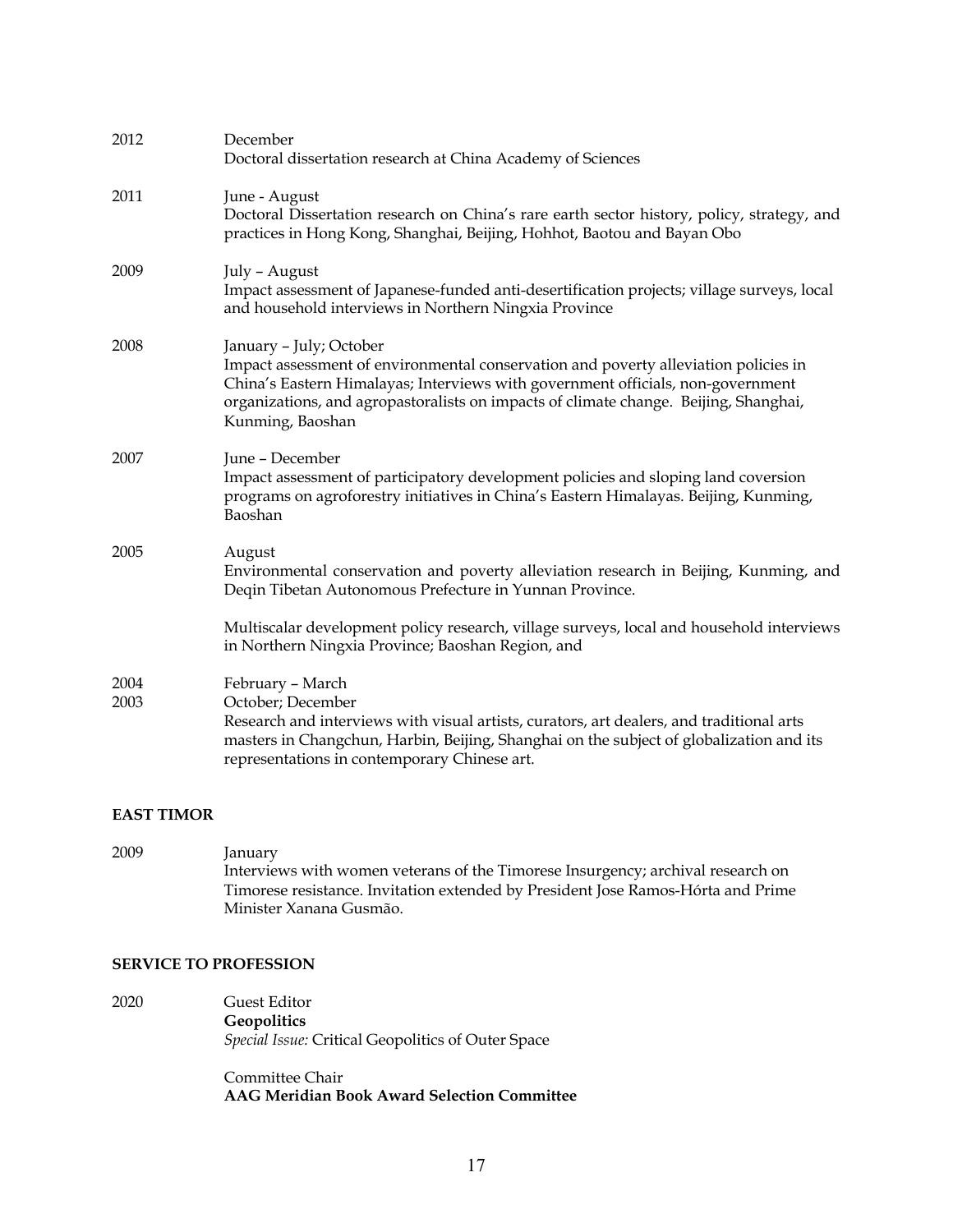|      | Spring 2019                                                                                                                                                         |
|------|---------------------------------------------------------------------------------------------------------------------------------------------------------------------|
| 2019 | Committee Member<br><b>AAG Meridian Book Award Selection Committee</b><br>Spring 2019                                                                               |
|      | Peer Reviewer<br>Transactions of the Institute of British Geographers; Political Geography;<br><b>Sustainability; Geopolitics</b>                                   |
| 2018 | Peer Reviewer<br>Journal of Latin American Geography; Cultural Anthropology; Sustainability                                                                         |
| 2017 | Guest Editor<br>Journal of Extractive Industries and Society<br>Special Issue: Rare Earth Elements: Contemporary Development, Sustainability, and<br>Policy Issues. |
|      | Guest Editor<br><b>Journal of Latin American Geography</b><br>Special Issue: New Geographies of China-Latin American Relations                                      |
|      | Proposal Reviewer<br><b>Geography and Spatial Sciences Program</b><br>National Science Foundation                                                                   |
|      | Peer Reviewer<br>World Development; Cultural Anthropology; Global Environmental Change                                                                              |
| 2016 | Guest Editor<br><b>Territory, Politics, Governance</b><br>Special Issue: New Geographies of Development: Grounding China's Global Integration.<br>forthcoming 2019  |
|      | Peer Reviewer<br>Energy Policy; Journal of Latin American and Caribbean Anthropology; Ecosystem<br><b>Services</b>                                                  |
|      | <b>Book Manuscript Review</b><br><b>Westview Press</b>                                                                                                              |
|      | <b>SERVICE TO UNIVERSITY</b>                                                                                                                                        |
| 2020 | Scholarship selection committee member                                                                                                                              |

**University of Delaware – Xiamen University State Key Laboratory for Marine Environmental Science**

> Faculty mentor **Embodiment Lab** Human Geography and Political Ecology Weekly Faculty – Student Seminar University of Delaware Department of Geography and Spatial Sciences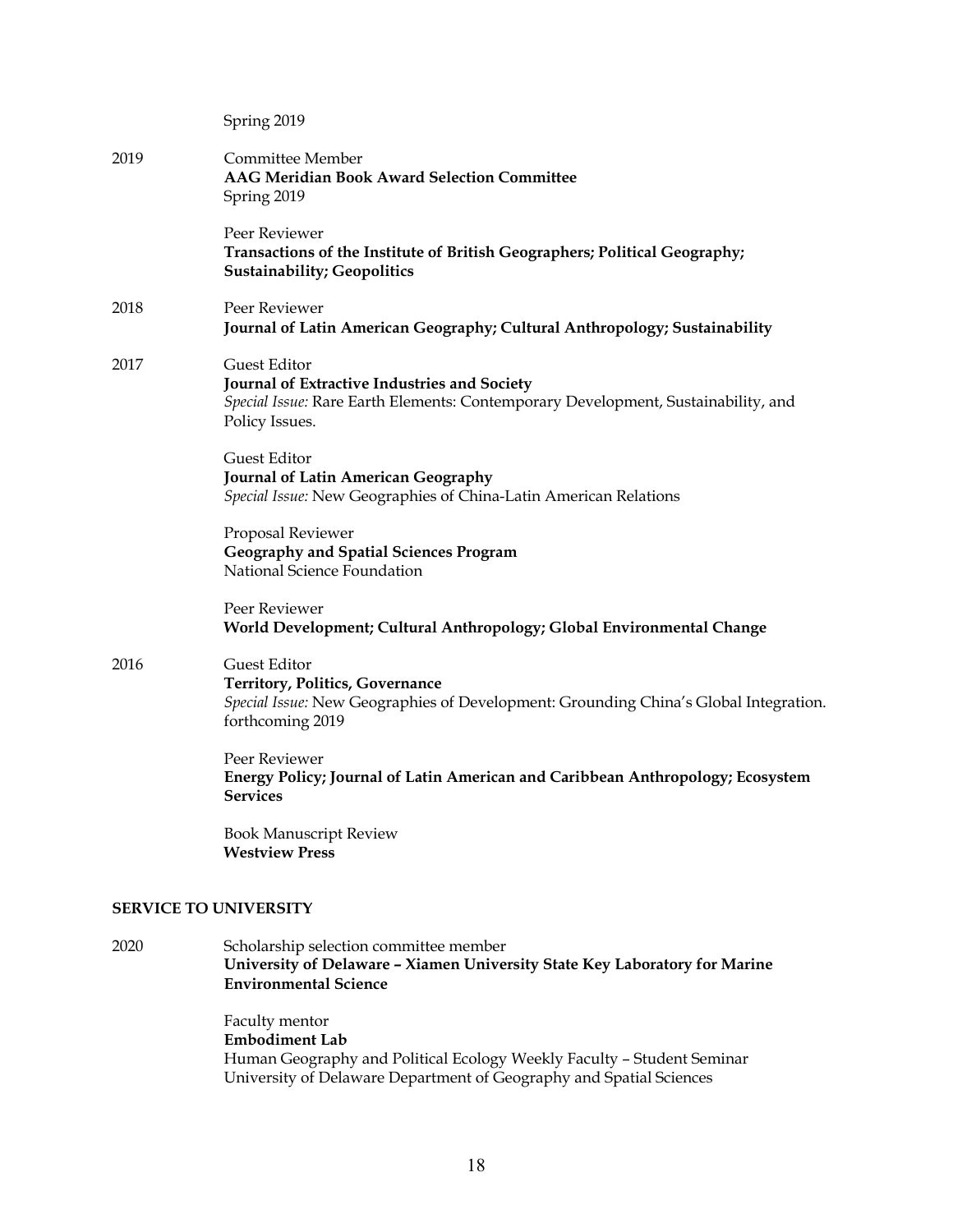# *Boston University*

| 2019 | Organizer and Opening Speaker<br>The Environmental Science, Policy, and Land Use Impacts of Remote Sensing on<br><b>Tropical Forests</b><br>Land Use and Livelihoods Initiative, Global Development Policy Center, Boston<br>University<br>April 22 - 26.                                                         |
|------|-------------------------------------------------------------------------------------------------------------------------------------------------------------------------------------------------------------------------------------------------------------------------------------------------------------------|
|      | Lead author and researcher<br>Memorandum concerning race and gender wage disparities at the Frederick S. Pardee<br>School of Global Studies, College of Arts and Sciences, Boston University<br>Winter - Spring 2019                                                                                              |
| 2018 | <b>Faculty Expert</b><br>US Intervention in Latin America: Aiding or Debilitating?<br>Boston University International Affairs Association<br>November 14                                                                                                                                                          |
|      | Organizer and Moderator<br>Beyond the Headlines: Brazil's Elections: What are the Implications?<br>Boston University Frederick S. Pardee School of Global Studies<br>November 8                                                                                                                                   |
|      | Graduate Reading Group Faculty Leader<br><b>Gender and International Relations</b><br>Boston University Frederick S. Pardee School of Global Studies<br>Fall 2018                                                                                                                                                 |
|      | Summer Fieldwork Opportunity for Students<br><b>Environmental Impact Assessment of Indigenous-Run Ecotourism</b><br>Fieldwork Apprenticeship for two students in Yanomami Indigenous Territory,<br>Maturacá, Amazonas, Brazil. June 3 – July 9.                                                                   |
|      | Organizer and Facilitator<br>Science, Policy, and Practice of Remote Sensing in the Amazon Basin<br>Preliminary Meeting between Boston University Center for Remote Sensing and Brazil's<br>National Space Research Institute. March 1.                                                                           |
| 2017 | Translator and Moderator<br>Policy Leaders Forum Dinner with Floriza da Cruz Pinto, President of Kumirayoma.<br>Frederick S. Pardee School of Global Studies. December 4.                                                                                                                                         |
|      | Organizer and Moderator<br>Beyond the Headlines: Science Journalism in the Amazon. With Marcelo Leite, PhD.<br>Science Desk, Folha de São Paulo<br>Frederick S. Pardee School of Global Studies. December 4.                                                                                                      |
|      | Organizer, Moderator, Translator<br>Women's Leadership in Sustainable Development: A Conversation with Indigenous<br>Leaders and NGO Activists from the Brazilian Amazon. With Yanomami Indigenous<br>Leaders Floriza da Cruz Pinto and Maria de Jesus Yanomami, and NGO campaigner<br>Marina Vieira. December 4. |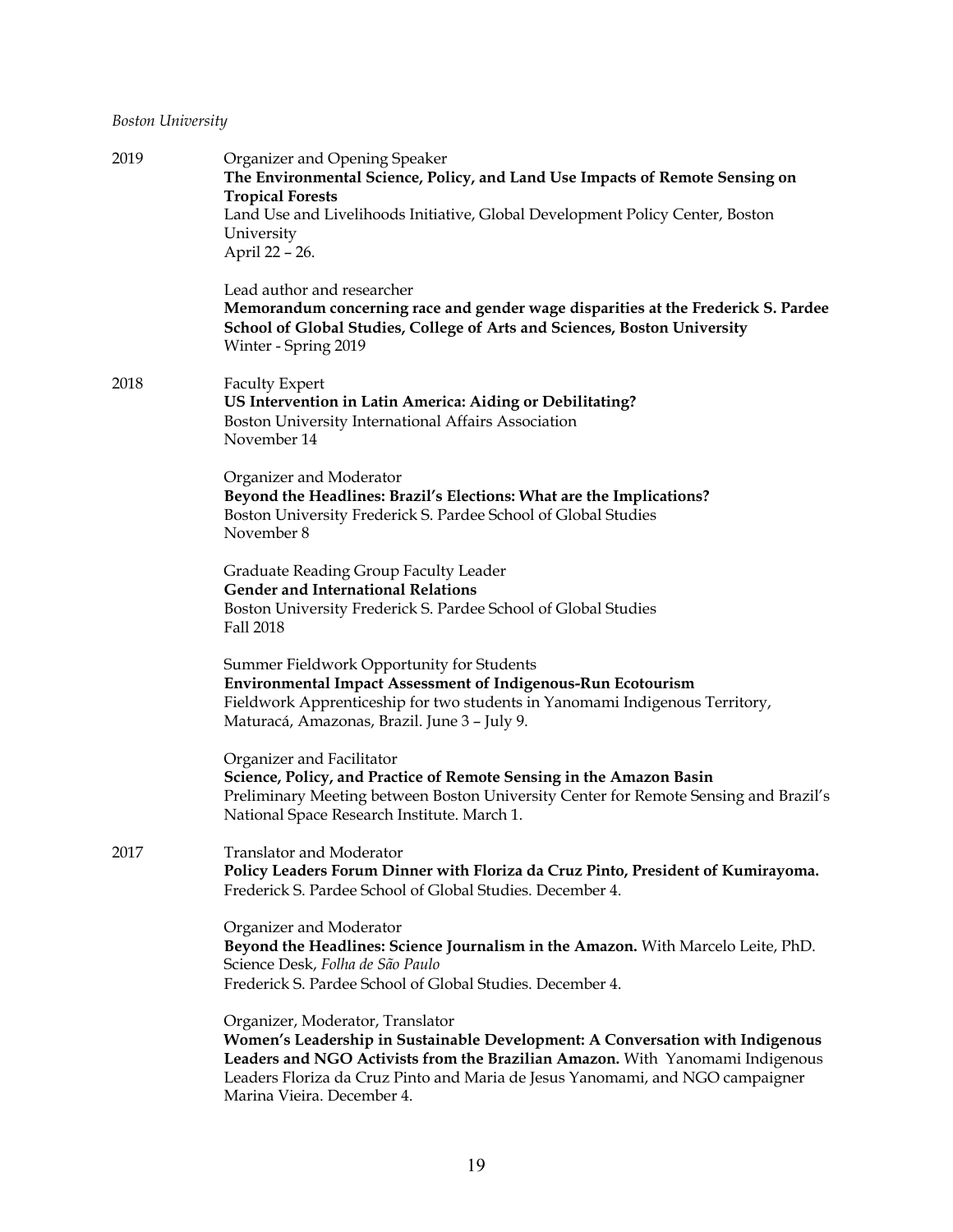|           | Organizer, Moderator, Translator<br>Sustainable Development Policy and Practice in the Amazon: The Role of Indigenous<br>Leadership, the Media, and NGOs. With award-winning science journalist Marcelo<br>Leite, PhD, Yanomami Indigenous Leaders Floriza da Cruz Pinto and Maria de Jesus<br>Yanomami, and NGO campaigner Marina Vieira. December 1-6. |
|-----------|----------------------------------------------------------------------------------------------------------------------------------------------------------------------------------------------------------------------------------------------------------------------------------------------------------------------------------------------------------|
|           | Organizer<br>Land from the Tiller: China and the Global Land Grab. With Joshua Muldavin,<br>Professor of Geography, Sarah Lawrence College.<br>Frederick S. Pardee Center for the Study of the Longer-Range Future. October 27.                                                                                                                          |
|           | Committee Member<br><b>Assistant Professor of Latin American Studies Faculty Search</b>                                                                                                                                                                                                                                                                  |
|           | <b>Review Committee</b><br><b>Student Sustainability Leadership Award</b>                                                                                                                                                                                                                                                                                |
|           | <b>Faculty Mentor</b><br><b>Boston University Earth House</b>                                                                                                                                                                                                                                                                                            |
|           | <b>Faculty Leader</b><br>Cuba: Culture, History, Politics<br>Alternative Spring Break Field Course in Havana, Cuba. March 5 - 12.                                                                                                                                                                                                                        |
|           | <b>Faculty Moderator</b><br><b>Environment, Development and Economics</b><br>Pardee Graduate Student Conference. February 25.                                                                                                                                                                                                                            |
| 2017-2019 | Sustainability Liaison<br>Boston University Office of Sustainability and Frederick S. Pardee School of Global<br><b>Studies</b>                                                                                                                                                                                                                          |
| 2016-2018 | Frederick S. Pardee School Faculty Representative<br><b>Boston University Faculty Council</b>                                                                                                                                                                                                                                                            |
| 2016-2019 | <b>Graduate Programs Learning Outcomes Assessments</b><br><b>Boston University Office of the Provost</b>                                                                                                                                                                                                                                                 |
| 2016-2018 | Organizer<br><b>Interdisciplinary Junior Faculty Writing Workshop</b><br>Meets biweekly during Academic Year                                                                                                                                                                                                                                             |
| 2016      | <b>Faculty Leader</b><br>Cuba: Culture, History, Politics<br>Alternative Spring Break Field Course in Havana, Cuba. March 5 - 12.                                                                                                                                                                                                                        |
|           | <b>Faculty Discussant</b><br>Forced Migration and Human Trafficking<br><b>Student Working Paper Series</b>                                                                                                                                                                                                                                               |
|           |                                                                                                                                                                                                                                                                                                                                                          |

Organizer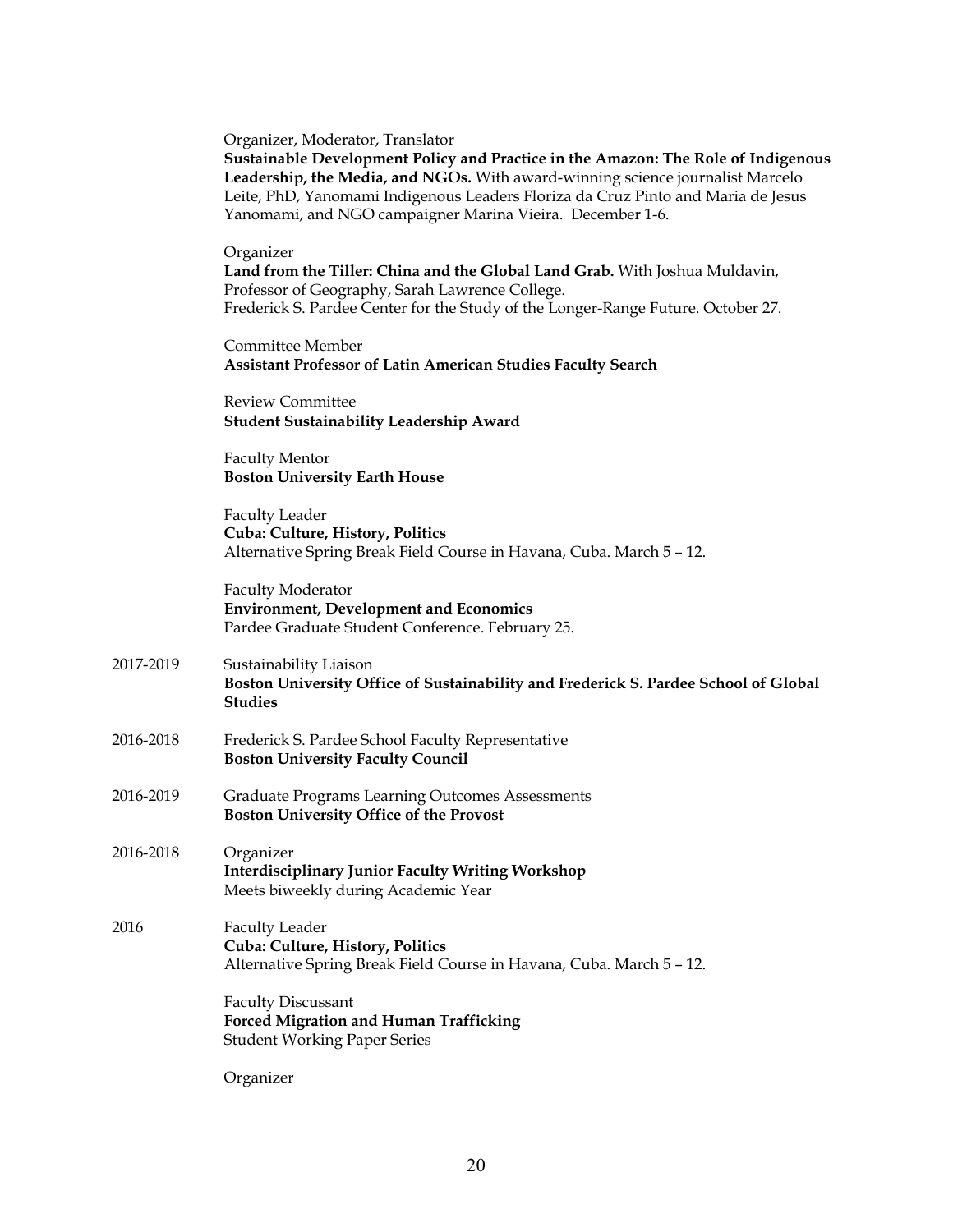**Book Talk: A Fragmented Continent: Latin America and the Global Politics of Climate Change,** with Authors J. Timmons Roberts and Guy Edwards. Frederick. S. Pardee School of Global Studies. February 16.

Committee Member **Professor of the Practice of Global Development Faculty Search**

Committee Member **Pardee PhD Exploratory Committee**

2015-2019 Core Faculty **Center for Latin American Studies** Boston University

## **PROFESSIONAL DEVELOPMENT**

2020 **Race, Injustice, and the Environment: An Interdisciplinary Pedagogy Workshop** University of Delaware August 10

> **Anti-Racism Reading Group: A discussion of Ibram X. Kendi's** *How to be an Anti-Racist.*  University of Delaware Department of Geography and Spatial Sciences August 5

**Living and Leading in Challenging Times: A Bill Anderson Fund Conversation with Tanya Odom.** Why this moment? Racial trauma, the pandemic and dealing with bias and misunderstanding in institutions, and self-care for BIPOCs University of Delaware July 10

**Information for NSF CAREER Proposers Webinar** National Science Foundation June 2

**UD ADVANCE Institute Networking Luncheon for Newly Hired Faculty** University of Delaware February 13

2015 **Summer Institute for Preparing Future Faculty** University of California, Berkeley May 20 – July 1

## **CONSULTING**

| 2017 | Fundação Nacional do Indio                                        |
|------|-------------------------------------------------------------------|
|      | Sustainable Development Options Analysis for Northwestern Brazil. |
| 2011 | <b>Fundación AVINA</b>                                            |

Multi-country study entitled "Challenges and Opportunities that China represents for Latin America."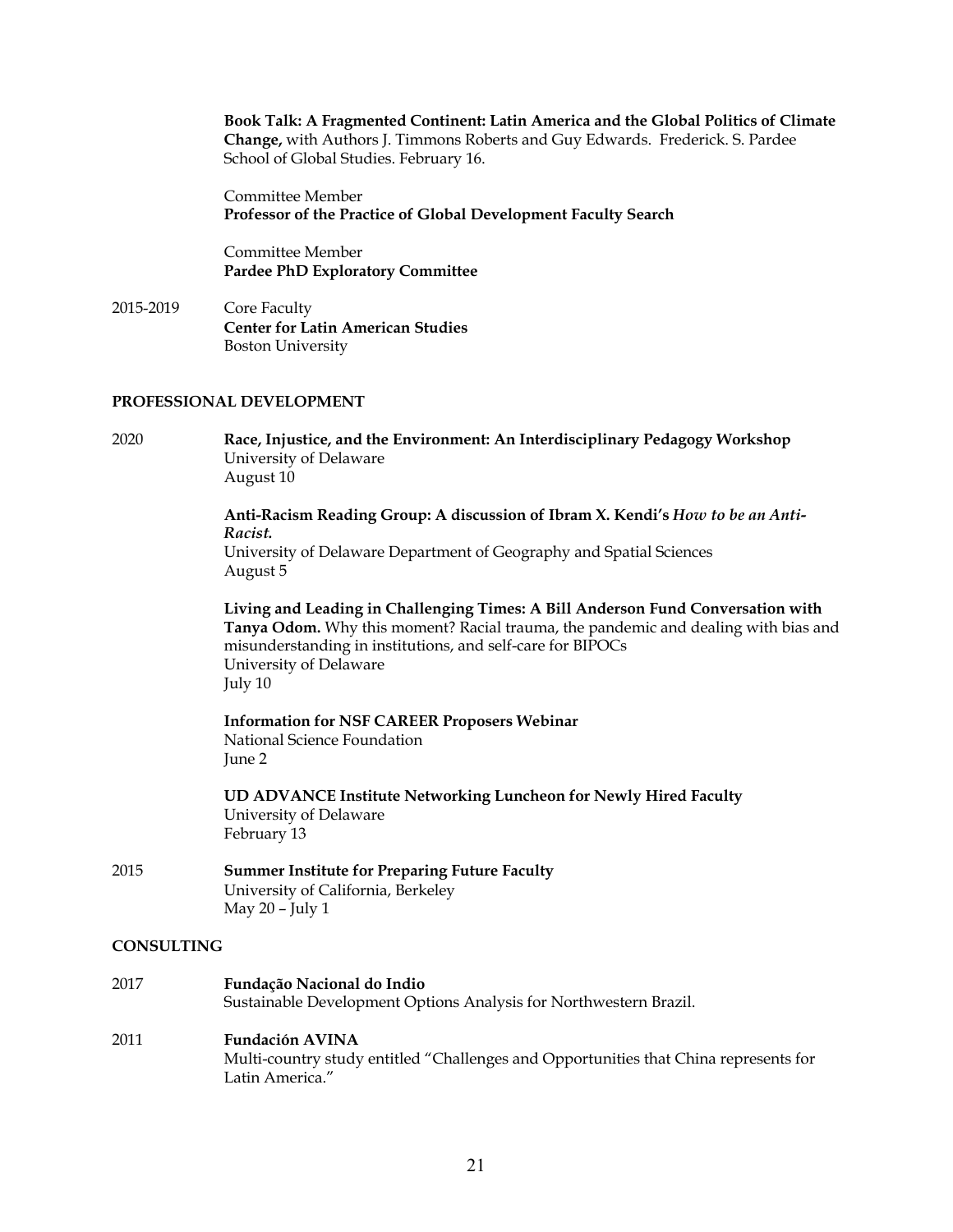2007 **Environmental Defense Fund** Strategic policy options analysis for international organizations working in China. Washington D.C. and Beijing, China.

# **OTHER EMPLOYMENT**

| $2007 - 2009$ | Research Assistant<br>The Himalayan Environmental Policy Research Project<br>Funded by the National Science Foundation<br>Co-Principle Investigators: Piers Blaikie and Joshua Muldavin |
|---------------|-----------------------------------------------------------------------------------------------------------------------------------------------------------------------------------------|
|               | Beijing and Yunnan Province, China.                                                                                                                                                     |
| $2006 - 2007$ | Research Assistant                                                                                                                                                                      |
|               | The Johns Hopkins University - Nanjing University Center for Chinese and                                                                                                                |
|               | <b>American Studies</b>                                                                                                                                                                 |
|               | Provided research and translation support for American professors of                                                                                                                    |
|               | International Relations and International Environmental Law.                                                                                                                            |
|               | Nanjing, China.                                                                                                                                                                         |

# **LANGUAGE AND TRANSLATION**

| Portuguese              | Full professional fluency: extensive research, public speaking and translation<br>experience              |
|-------------------------|-----------------------------------------------------------------------------------------------------------|
| <b>Mandarin Chinese</b> | Proficient: extensive research, public speaking, translation, and writing<br>experience                   |
| Spanish                 | Proficient: research, public speaking, and translation experience                                         |
| Baoshanhua              | Dialect spoken in Southwest China. Oral proficiency: extensive interview and<br>interpretation experience |
| French                  | Intermediate literacy and comprehension: Text translation experience                                      |
| German                  | Advanced beginner                                                                                         |
| Yanonamï                | Dialect spoken in Maturacá. Basic                                                                         |

## **PROFESSIONAL ASSOCIATIONS**

| 2009 – Present | Member, Association of American Geographers |
|----------------|---------------------------------------------|
| 2018 – Present | Member, International Studies Association   |

# **NON-ACADEMIC LEADERSHIP**

| 2018 – Present | Vice President of the Board<br>Jhoole fair trade eco-fashion enterprise<br>Maheshwar, India and Rockford, Illinois |
|----------------|--------------------------------------------------------------------------------------------------------------------|
| $2009 - 2018$  | Member, Board of Directors<br>Jhoole fair trade eco-fashion enterprise<br>Maheshwar, India                         |

# **CERTIFICATIONS**